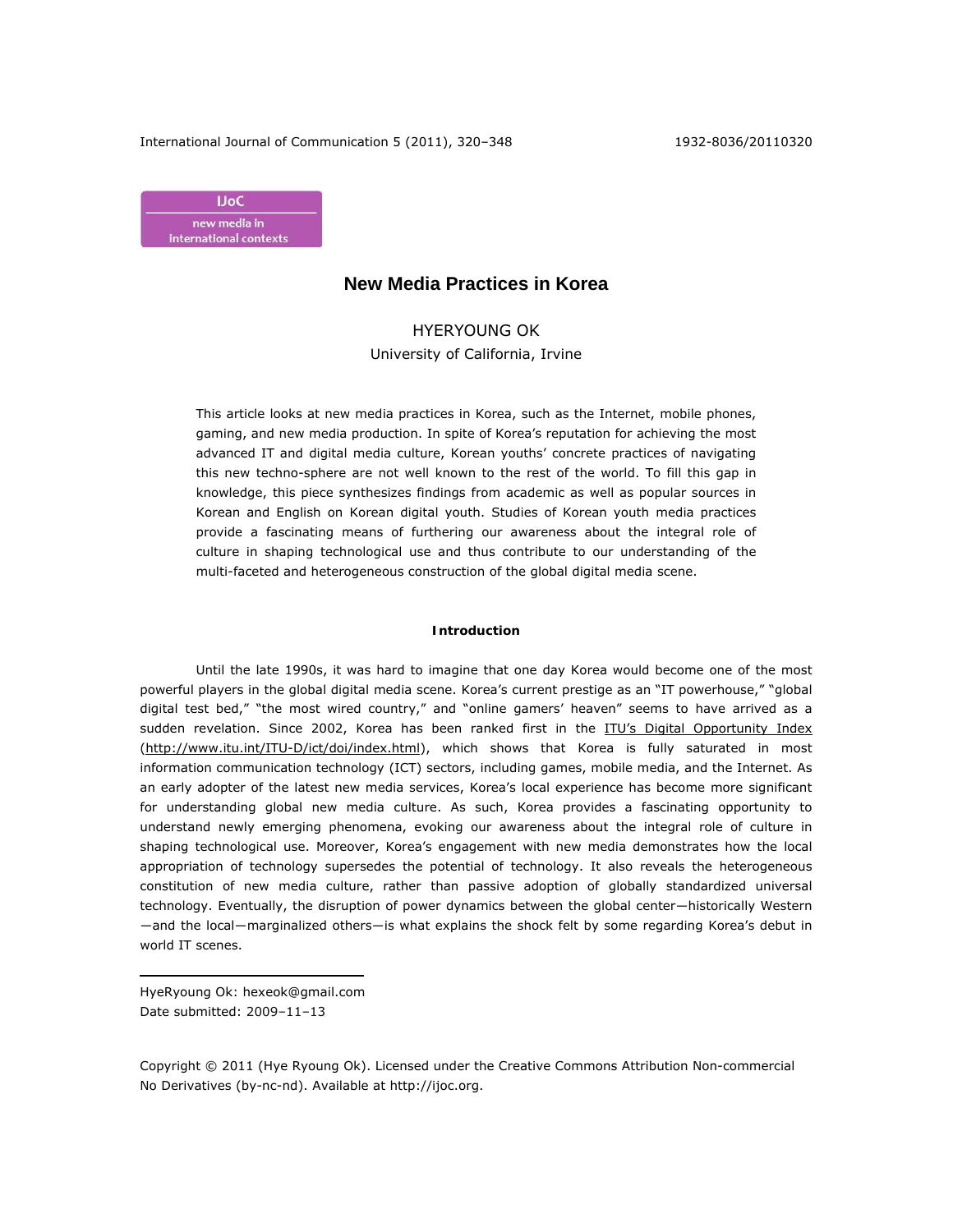To unearth the hidden secret behind the success of "Digital Korea" seems to be a constant challenge for both academic and industrial researchers in the field (Ahonen & O'Reilly, 2007). However, I believe there is nothing essentially Korean about all these phenomena, nor is there anything miraculously new about our cultural embrace of these technological innovations. I rather see a shift or transition in our media environment and the paradigm of techno-culture on a global scale heading in the direction toward "personal media culture" and "media convergence." Instead of asking why and how Korea has become transformed into an IT powerhouse, I address how these changes in Korea specifically resonate with and take part in the comprehensive shift in our changing media environment. So far, in spite of Korea's reputation for the most vibrant new media culture, Korean youths' concrete practices and tactics for navigating this highly charged techno-sphere are not well known to the rest of the world. This article seeks to fill this gap in knowledge regarding the "locality" of global digital youth culture by drawing from as many studies on Korean digital youth as possible. Through examining Internet use, mobile phones, gaming, and new media production in Korea, I reveal how uniquely Korean discourses intersect with those in other contexts. In this way, I seek to contribute to our understanding of the multi-faceted yet ever converging global digital media scene.

### **Demographic and Technological Contexts**

Korea has slightly fewer than 50 million people, and the youth population (under 25) makes up about 45.4% (KSIS, 2009). About 81% of the total population lived in urban areas as of 2006 (http://www.unicef.org/infobycountry/repkorea\_statistics.html#46). Such high density of urban residence, intensified by prevalent housing patterns in high-rise apartment complexes, is often considered a favorable factor in wiring the country in a short time. Koreans' passion for higher education accounts for another secret of the digital revolution. With a well-established compulsory public education system and excessive social expectations regarding higher education, the level of educational achievement in Korea is comparatively high. The most recent nationwide survey in 2008 showed that the adult (over 19 years of age) literacy rate is about 98.3%. In 2009, about 93% of Koreans enrolled in tertiary school while the primary school enrollment ratio reached 100% (KSIS, 2009). However, as good performance in school, especially success on college entrance exams, is highly, often obsessively, valorized, private tutoring and cram schools outside of the public education system flourish and other extra-curricular activities for youth are fairly limited. It is reported that Korean adolescents spend their break time after school mostly in after-school programs/tutoring (57.9%), staying at home (15.9%), and gaming (10.2%) (Jang, 2006).

Whether the social fervor for higher education has generated any positive impact on the Korean model of ICT development is still under debate. Suffice it to say, high achievement in public education played a role in rapidly diffusing new media culture in Korea. Thus, it is important to consider the impact of the Korean government's educational policies promoting digital media literacy since the late 1980s, as many countries have implemented similar policies. What accounts for the unique Korean experience is the overarching public discourse on the sociopolitical importance of ICTs, which underscores the strong institutional and systemic push for digital media literacy. As in most developing countries, rapid technological development has long been one of the most urgent collective goals in Korea. Since the 1980s, through the intervention of the state, Korean society has embarked on an accelerated process of "technological modernization" and "informatization," with the expectation that such processes will change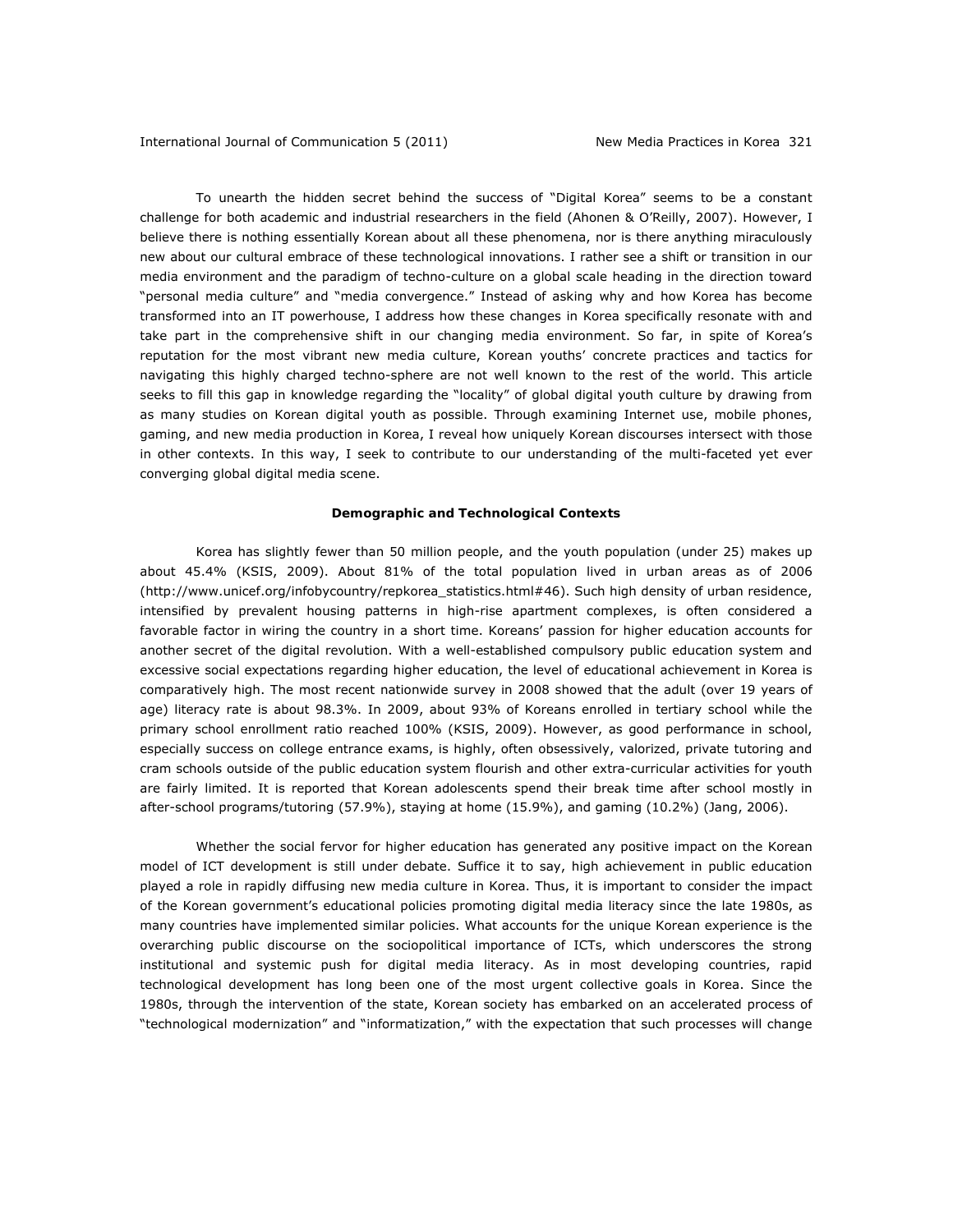the fate of the economy, national military power, and social well being in the face of global flows (Castells, 2007; Choi, S, 2005; Larson, 1995; Preston & Kerr, 2001). In particular, after the 1997 economic crisis, this techno-nationalistic discourse acquired a stronger voice and underscored overall cultural efforts to implement innovative new media services based on ICTs. While nationwide broadband networks set the key foundation, game and mobile phone industries have crystallized this effort by not only creating new revenue for the national economy, but also affecting everyday cultural practices in Korea, particularly those of young people. This industrial effort paralleled the intensified educational policy on digital media literacy. For instance, the "ICTs in education" law was legislated in 1997 as a national project and still remains effective. Under this law, the Korean government has implemented various policies and regulations to promote the adoption of ICTs at every stage of the educational system and has established a nationwide e-learning system (Korea Education & Research Information Service, 2007).<sup>1</sup>



 *[Figure 1. Korea, Digital capital of World, YouTube \(video clip\).](http://www.youtube.com/watch?v=bTfZemMDk7A)* 

Statistics show that this collective drive to advance technologically achieved remarkable success. In 2007, 77% of Koreans used the Internet on a daily basis while young people under 30 made up the

 $<sup>1</sup>$  The initial objective of the ICT in education law is deeply integrated into the national educational policy</sup> on digital literacy, which goes beyond the school-based education program for children: It aims to establish the infrastructure and practical policies for incorporating ICTs in education; to promote the development of education methods, curriculum, textbooks, and staff training through the use of ICTs from the industrial approach; and to systematize central/local government, institutions, legislation, human power, and funding. For example, the execution plan of ICTs in education in 2007 illustrates key issues at stake in educational policy. It targets eight areas to promote: 1) e-learning and teaching support system (i.e., cyber home learning system, EDUNET system, EBS online lectures for college entrance exam prep); 2) e-lifelong education support system; 3) the knowledge sharing system of high educational information; 4) e-learning safety network (i.e., education cyber security center); 5) management of the performance of adapting ICTs in education; 6) e-learning and administration support system (i.e., NEIS); 7) U-learning base (i.e., cyber home learning system); and 8) globalization of e-learning.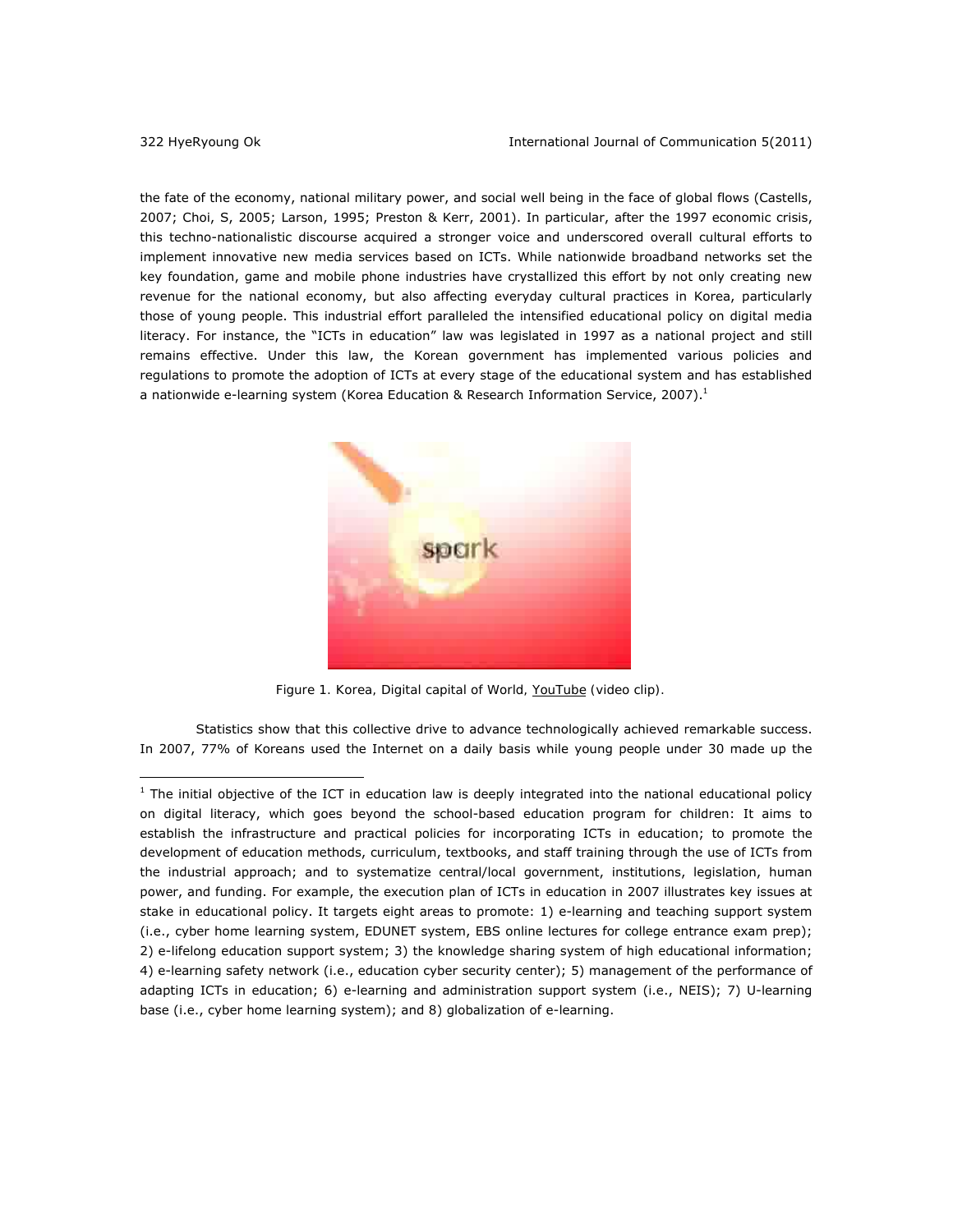majority of Internet users, with a usage ratio of 99% (NIA, 2008). Since high-speed broadband service was introduced in 1997, it has quickly become the index of digital Korea. In 2005, Korea ranked first in penetration ratio of high-speed broadband (OECD). More than 14 million Koreans subscribed to highspeed broadband Internet in 2007, which is 30.5% of the entire population (ITU, 2008). However, if we look at the subscription ratio of high-speed broadband per 100 households, the number increased to 91% in 2007 (NIA, 2008). This means that the majority of households enjoy high-speed broadband connection across the country. Currently, there are eight high-speed broadband service providers including Korea Telecom (KT), SK Broadband (Hanaro Telecom), LG Powercom, and Raincom, in addition to local cable service providers, which are all private corporations. With KT leading the market, three major telecoms -Korea Telecom, SK Telecom, and LG Telecom — compete in the growing convergent telecommunications market with diverse product packages that combine broadband internet, IP TV (KT and SKT), mobile phone, landline telephone (KT), and Internet phone (VolP).

Korean Internet users primarily access the Internet from home computers (96.3%) or from work (33.1%). Commercial sites such as *PC bang* (which literally means, PC room, a Korean form of Internet café) follow, as 20.9% of users frequent these sites. Accessing wireless Internet through mobile phones is increasing, with 4.2 million subscribers in 2008 (NIA, 2008). This diversity of locations for Internet access outside of individual household subscriptions and the ubiquity of Internet networks unconstrained by physical sites are indicators of wired Korea. What is particularly interesting is the age-specific preference of certain access sites. While young people in their 30s are comparatively more adaptive to non-location specific (including wireless) Internet use, those in their teens and 20s significantly opt for commercial sites such as *PC bang* (NIA, 2008). In general, youth digital media culture in Korea is deeply integrated into the existing commercial entertainment industry, which has actively incorporated digital media devices to expand its conventional venues. Research shows that Korean youth use the computer mostly to find entertainment-related information, to play games, and to use email (Jung et al., 2005). Gaming is indeed the predominant online practice among Korean youth (44.6%) (Korean Game Industry Promotion Agency, 2005).

Along with broadband, mobile phones, commonly referred to as *handphone*, emerged as the central player in the midst of the transformation toward digital Korea. Since the Electronics and Telecommunications Research Institute (ETRI) and a consortium of corporations launched the world's first commercial CDMA mobile phone service in 1996, Korea has been a step ahead in exploring CDMA-based technological innovations and the latest mobile media services including mobile TV (DMB: Digital Multimedia Broadcasting) (http://www.youtube.com/watch?v=kY31o4PINoo) an[d Wibro](http://www.youtube.com/watch?v=vX9_gM9-drI&feature=related) (the first wireless high-speed broadband) (http://www.youtube.com/watch?v=vX9\_gM9-drI&feature=related). Currently, three major carriers run Korean mobile phone services: SK Telecom, KTF, and LG Telecom. They use a monthly billing system that charges according to the accumulated minute usage combined with a range of package options for data service. In fact, Korean mobile carriers are known for their quick and innovative adaptation of/experiments with diverse content services and savvy business strategies to operate the most segmented markets customized for various age groups (McClleland, 2004). Voice and text remain the primary communication modes of mobile phones. However, additional features such as camera, multimedia content service, mobile TV, wireless Internet, and video calls are becoming increasingly common.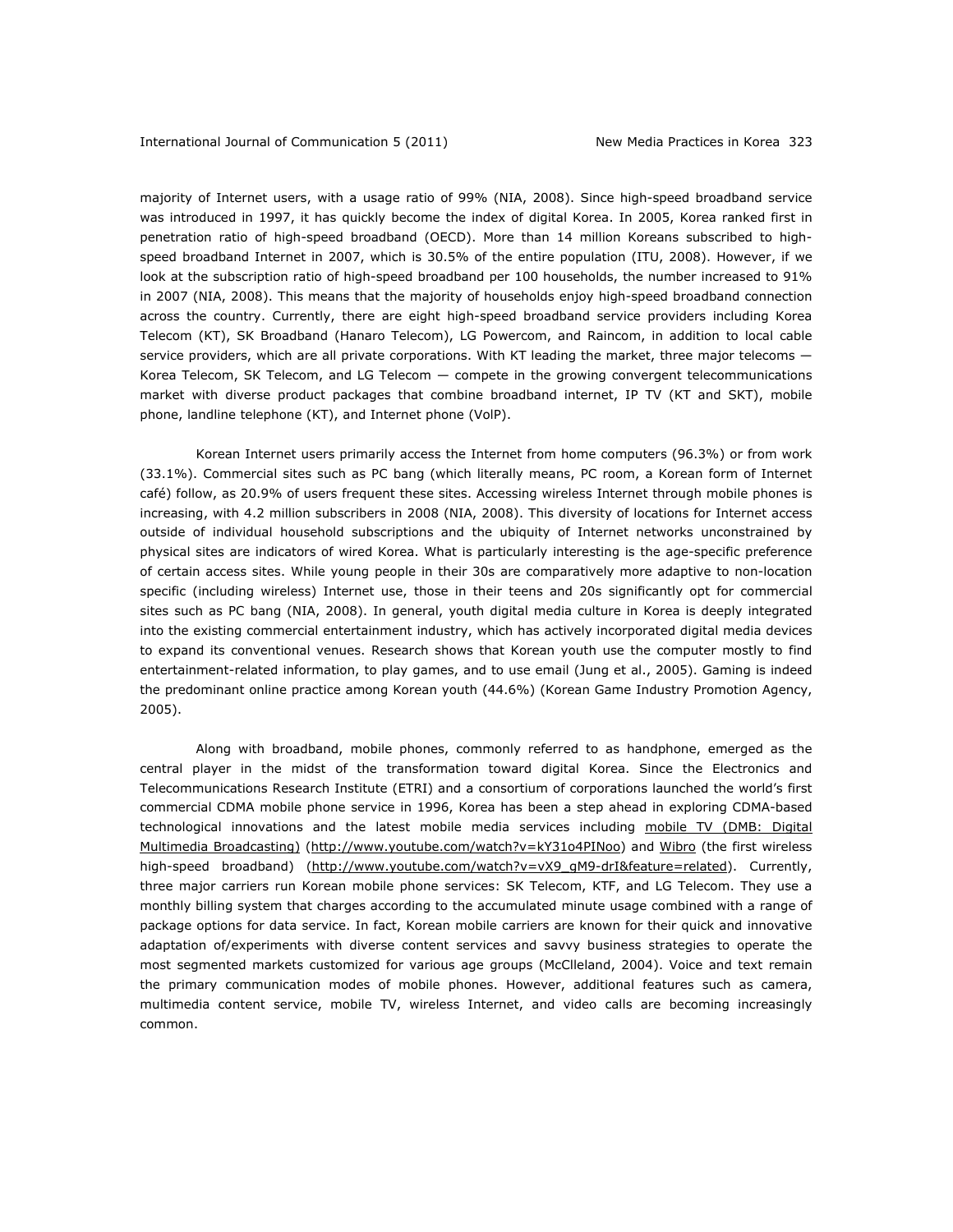Mobile technologies are probably the most rapidly updating sector in the Korean techno-sphere; their impacts are immediate and visible as they continuously replace or refurbish old communication and media services. For instance, as mobile phone subscriptions reached 90.2% in 2007, landline telephones have gradually given way to mobile-based telephony ([ITU, 2008\).](http://www.itu.int/ITU-D/icteye/DisplayCountry.aspx?code=KOR) In 2006 the teledensity of fixed-line telephones was 65.5, yet it drastically dropped to 46.44 the next year. One of the notable aspects of Korean mobile phones is their continuous evolution toward the personal, portable, and convergent media platform. Since SK Telecom inaugurated its commercial 3G mobile phone service (technically 2.5G with CDMA 2000 1-x system) in 2002, subscribers have gradually increased, so that there were about 33 million in 2008 (NIA, 2008). Mobile TV (http://articles.latimes.com/2009/feb/27/world/fg-koreacellphone-tv27) is another memorable addition to this trend toward convergence – especially, convergence between telecommunication and broadcasting media culture. Two different formats of DMB, T-DMB (Terrestrial DMB) (http://www.youtube.com/watch?v=3\_ZaYM\_sc5c&feature=relatedand) and S-DBS (satellite DMB), had 11 million subscribers in early 2007.<sup>2</sup> These new media services not only carry out their intended mission to boost the national economy in the global market, but also characterize the multimedia-centered new media practices in Korea.

### **Internet Use**

In 1997, the first major portal in Korea, Daum (http://www.daum.net), began its free email service and subsequently opened Internet cafés (public forums) two years later. Since its early days, online space in Korea has rarely been considered as a purely cyber or virtual space occupied by technogeeks. Instead, the strong connectivity between online and offline reality defines the Internet as an inextricable part of techno-culture in Korea. While the excessive commercialism of Internet culture often becomes the target of cultural critique, its potential as an alternative public space that not only can harbor diverse voices free from the regulations of authorities, but also nourish new forms of civil democracy attracts the attention of both Korean and foreign scholars. The early buzz about *Ohmynews* (http://www.ohmynews.co.kr) is a typical example of celebrating a new form of "citizen journalism" (Rheingold, 2002). In Cho's (2007) assessment, these vigorous civil and voluntary experiments characterized the early days of the Internet in Korea (1998-2002) as a "temporary autonomous zone," until it was eventually governed by commercial networks.

#### *Online Communities*

In this context, it is not surprising that "online community" occupies the center of discussions in Korea. Since the early 2000s, domestic sites such a[s I Love School](http://www.iloveschool.co.kr/) have introduced a new trend of social networking online. The huge popularity of this early generation of social networking sites (SNS), which allowed users to reconnect with their long lost alumni and friends, became a social phenomenon that not only led to the subsequent boom of social media, but also demonstrated the impact of online space on offline reality. Simultaneously, major portals such as Daum and Naver (http://www.naver.net) emerged as the primary space for online activities. These domestic portal sites yielded enormous power in

<sup>&</sup>lt;sup>2</sup> Mobile phone is the most common platform to access mobile TV service (95% for S-DMB and 37.6% for T-DMB (Ok, 2008).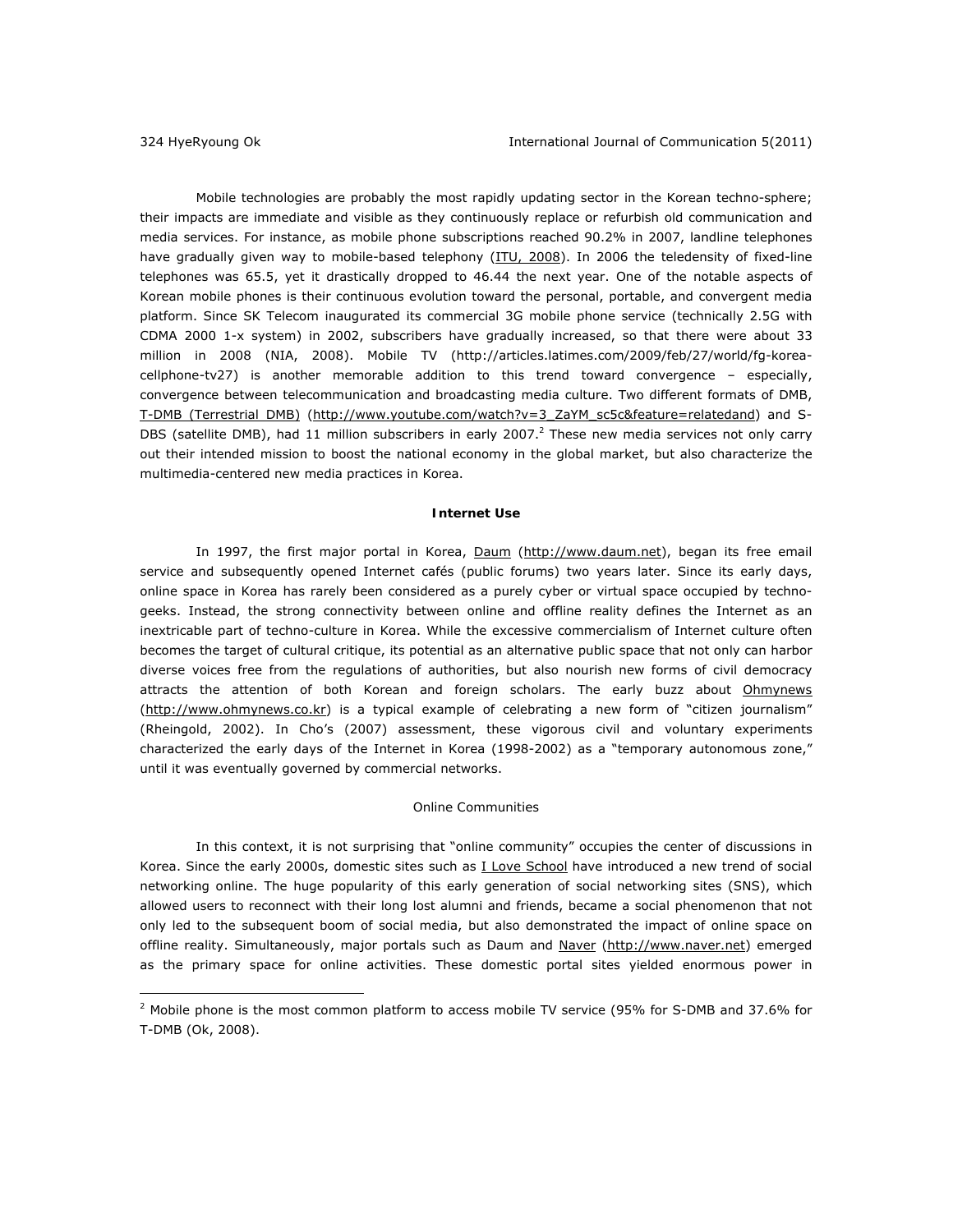structuring Korean Internet culture in unique ways. For example, among general Korean Internet users, Naver is the most popular search engine with its famous *Jishikin*, one of the earliest crowdsourcing search systems, if not the first to incorporate the "collective wisdom." Although Naver's search engine mostly provides information within its own network, Korean users prefer its easy and quick access to useful information garnered from its huge database of individual blogs, public forums, news, and multimedia content. Naver and Daum occupy 88.3% of the domestic search engine market while Google falls short with a 2.1% share (NIA, 2008). At the same time, these sites host numerous user-generated online communities and public forums (i.e., Daum Agora Café) that represent diverse interests and tend to be more influential in shaping public opinion than individual power bloggers. When controversial social issues arise, they quickly become sites for the public debate that often accompanies new forms of political action, such as online petitions, cyber protests, and the relay of banners. In 2008, Daum alone had around 7.3 million cafés running, with an average of 3000 – 4000 new cafés opening daily.

Young people are the main residents of this online space. Their activities in various online communities have become the central focus of the discourse on cyber youth culture. In parallel with the overall changes in the Korean political and cultural sphere since the 1990s, Bae (2003) and Yoon (2001a) argue that the so-called "Net Generation" emerged as a new social group growing out of online communities. In the same vein, W. Choi (2005) contends that Net Generation embodies a new form of identity that blends a newly emerged individualistic lifestyle and anonymous networking in online space, which tends to challenge existing social behaviors of older generations.<sup>3</sup> This socio-psychological approach constructs the image of Korean youth who easily accept cyberspace as an extension of the real world and enjoy exploring diverse new media tools for self-expression (Hwang, 2000; Soh, 2002).

In particular, interest-driven online communities are major playgrounds for Korean youth. They are centers for active knowledge building and informal learning motivated by diverse leisure activities. According to Cho (2006), in 2003, 99.1% of Korean adolescents who used computers daily logged on to the Internet, and 89.1% of them had a membership in more than one online community: Each person belonged to an average of 13.7 communities. The overpowering presence of youth in online communities is increasing each year. In 2003, 77.7% of Daum café users were in their teens and 20s, and they also made up the majority of the café managers (Kang, 2003). Young people join online community activities primarily "to share with same interest and taste" (62.9%), and they continue engaging with them "in order to attain information or knowledge" (39.9%) (Hwang, 2003). Fan communities are full of these shared learning activities. For example, it is common for young people to teach each other basic level Japanese in a typical portable game fan community (Cho, 2006). The popularity of online communitybased activities is often attributed to their function as an emotional outlet for youth in Korea, where alternative play culture and the democratic communication structure across generations tend to be repressed in real life. In that sense, youth-targeted online communities such as Sayclub (Kang, 2003) and

<sup>&</sup>lt;sup>3</sup> The discussion of Net Generation represents the popular trend of coining the generational identity of young people who emerged as the major players in digital media culture. Such new terms as "Digital Generation," "N Generation," "Cyber *Sinillyu* (new human species: new generation)" "Thumb Tribe," and "Netizen (Net + Citizen)" were employed to characterize the changed social identity of Korean youth.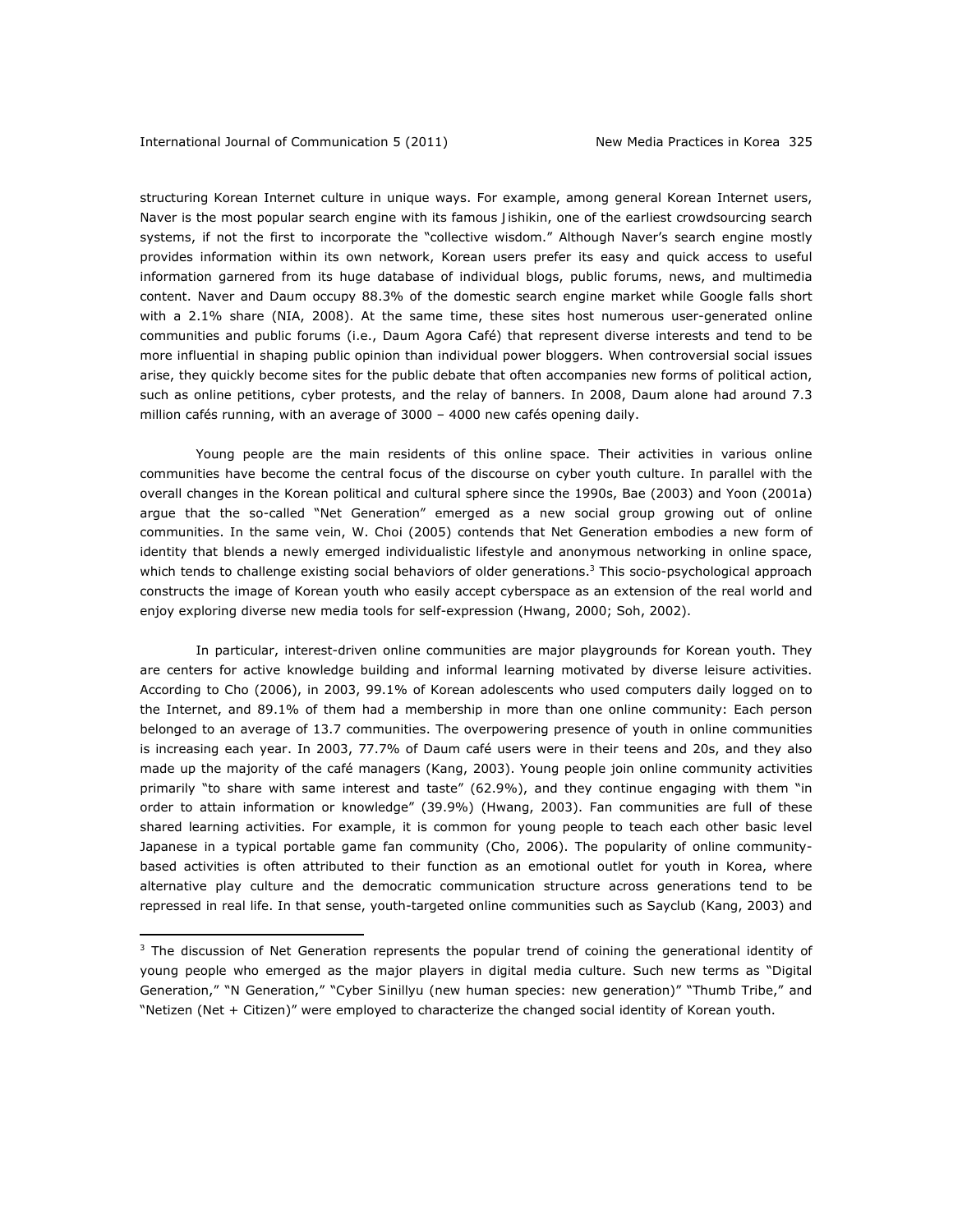Damoim (Kim, 2003) meet Korean youths' desire to hang out and carve out their own space outside of adult supervision and social pressures.



 *Blogging/*Cying

*Figure 2. Cyworld: Mini-hompy.* 

Blogging is another prevalent online practice. Korea "boasts the second largest number of bloggers in the world, surpassed only by the United States of America" (Choi, 2006. P. 173). However, it is interesting that blogging in Korea is closely linked with the adoption of social network sites. While blogs are considered to be a private space compared to the more public-oriented online communities, young people use blogs primarily "to build and maintain social relationships" rather than to engage in "journalistic or participatory activities" (Kim, Y., 2006; Choi, 2006). *Cyworld*, introduced in 1999 and one of the first SNS services in the world, represents this culturally specific tendency in the Korean blogosphere. Cyworld provides a personal space called *Mini-hompy*, which MySpace adopted in a similar way, and *Il-chon* (literally, the first degree kinship) system, a tool to network with other Cyworld users (an equivalent to "neighbors" in MySpace) (see Figure 1). Although there has been confusion over its identity in relation to blog services – mostly similar to the common blog format overseas – *Mini-hompy* is generally considered a different form of personal media.<sup>4</sup> More than 90% of Korean Internet users in their 20s are members of Cyworld (Yoo, 2005) Its extraordinary popularity and social impact generated a

<sup>4</sup> In her study of the establishment of Korean Internet culture, Heewon Kim traces the changing public discourse around Cyworld. According to her, in the early days of Cyworld before August 2008, *Mini-hompy* was called "personal media" or "1 person media." With the spread of blog service, however, the term *Minihompy* began to be replaced or considered as interchangeable with blog until it eventually regained its independent identity in the public discourse (Kim, H. W., 2004).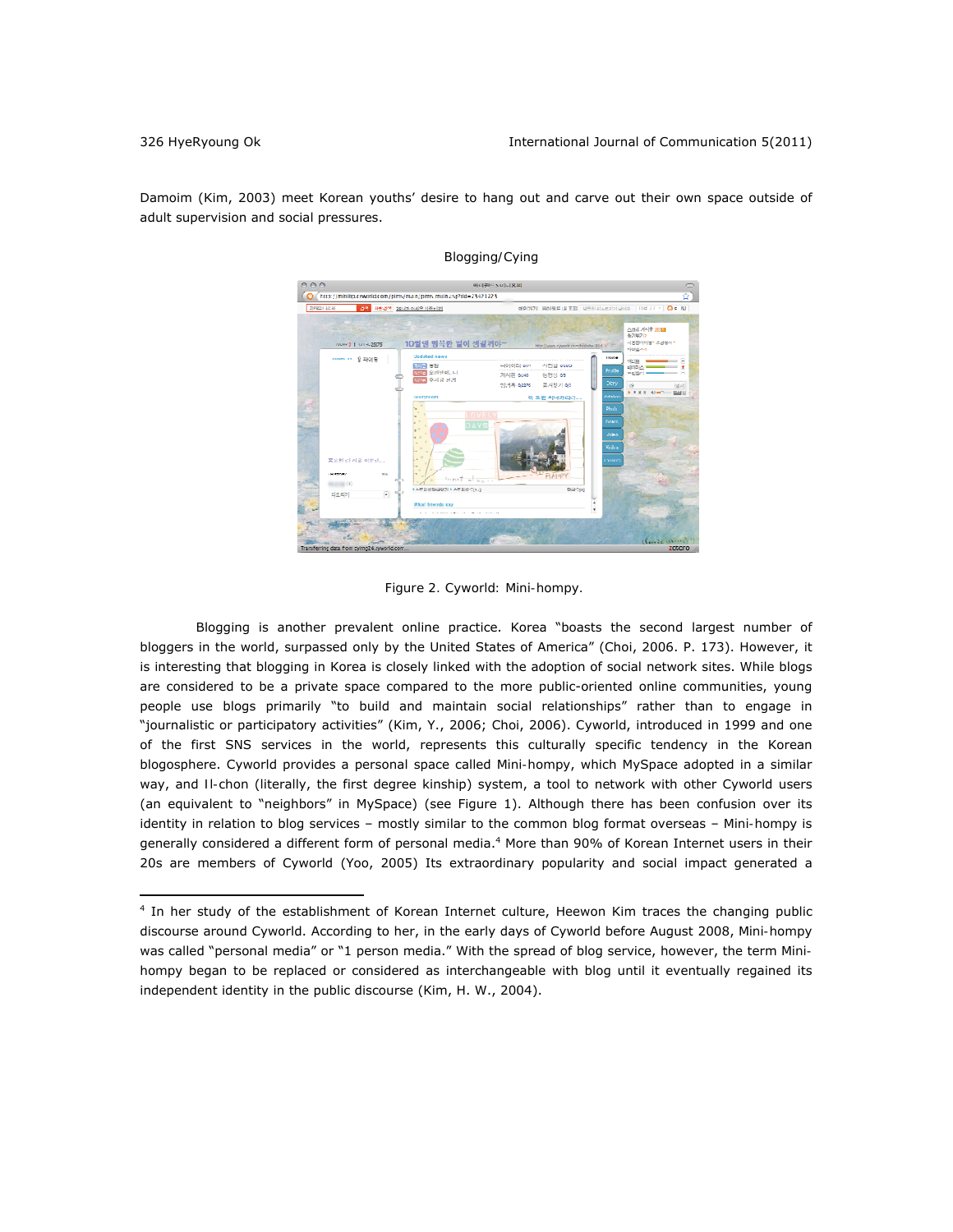cultural phenomenon across generations, ages, and genders as its membership is equal to approximately one quarter of the nation's entire population. Revealing the obsessive use of Cyworld*,* new jargon such as *Cying* (doing Cyworld) and *Cy-pein* (Cyworld fanatic/geeks) have become popular additions to everyday conversation. In this context, it is not surprising that most studies of SNS and blogs in Korea focus on Cyworld.

Most of all, it is the unique formal aspects of Cyworld that distinguish it from common blog applications and thus show how technology is culturally shaped and appropriated into a specific emotional technology. With cute layouts, avatars, images, virtual goods, and hip multimedia content, Cyworld represents cute aesthetics, the unique operating principle of popular culture in Korea as well as in Japan. Both this culturally friendly system (cute aesthetics, *Il-chon*) and easy application tools allow the user to express his/her identity through the customization of *Mini-hompy* and encourage migratory practices across interconnected digital media spheres (Hjorth & Kim, 2005).

The success of Cyworld is often attributed to cultural factors since long-term human network maintenance is regarded as highly important in the collectivistic and interdependent Korean society. The adoption of blogging as a tool to reaffirm offline social relations is a pervasive phenomenon that is not limited to Cyworld: relation-oriented blogs are generally more popular in Korea (Na, Park, & Kim, 2007). Korean youth also primarily engage with Cyworld to micromanage their social relationships (Kim & Yun, 2007). In fact, according to Jang and Nam (2006), the most frequented type of site for Korean youth is *Mini-hompy*/blog. Café board ranks second and Internet game sites follow. Na, Park, and Kim's (2007) comparative ethnographic study of blog-type young Internet users and game-type users reveals that blogtype interest users tend to valorize relation-oriented activity. However, young people adopt a careful "social" filtering system by utilizing screening tools embedded in Cyworld (Choi, 2006). In this sense, *Minihompy* functions as a closed or controlled open space. Recently, the closed usage of Cyworld for securing personal space has increased significantly as 30% of Cyworld users identify themselves as solely diary recorders (Hwang, Kim, & Cho, 2008).

Overall, as in many other national contexts, youth Internet culture in Korea has met with ambivalent responses in public and academic discourse. Blogging or *Cying* is generally received as a positive activity since it motivates young Koreans to build "self-respect" and "self-identity" (Kim, Y., 2006). On the contrary, young people's fun-oriented consumption/reappropriation of multimedia content in online space is more vulnerable to scrutinizing eyes. In fact, the Internet has already replaced old media as the preferred mode of media consumption: creating and sharing multimedia content has become common practice among Korean youth. Before YouTube captured the hearts of global viewers, Korean online space was already flooded with busy file transmissions as soon as domestic media production software and commercial peer-to-peer (P2P) sites and/or user created content (UCC) sites (notably, Pandora TV and GomTV) opened their channels. In a broader context, this play culture that messes around with media content forms part of young people's widespread practice of new media production, which I will elaborate in the following section.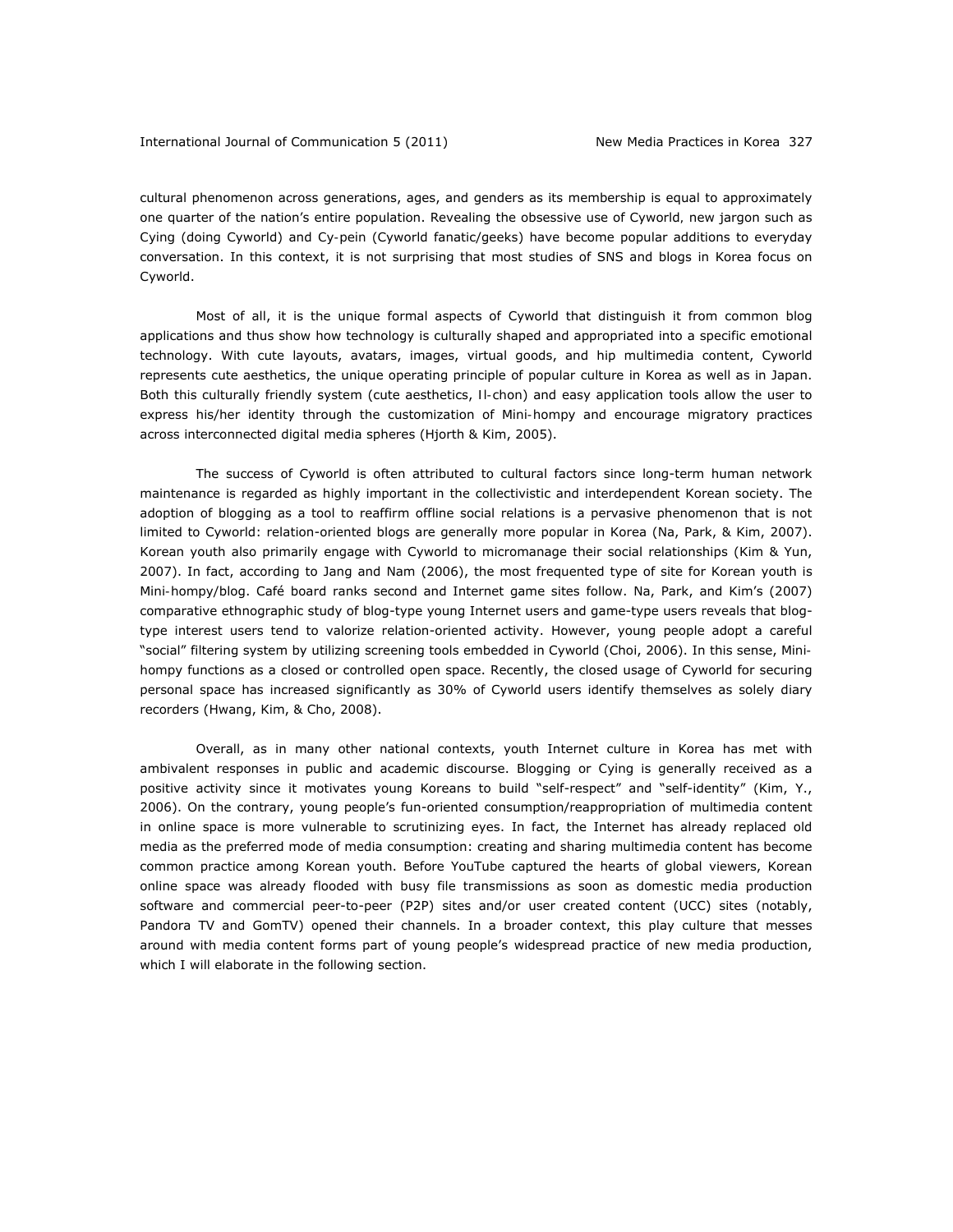# *E-politics*

Lastly, what is particularly interesting about Korean youth Internet culture is the increasing mobilization of young people for public participation through the use of diverse new media technologies. In 2008, "Candlelight Protests" organized against American beef imports were a watershed moment because teenagers suddenly emerged as new political agents (especially, teenage girls). Active and organized teenagers' participation set off and sustained the event. On the first day of the candlelight protests on May 2, 2008, teenagers comprised 60 to 70% of attendees, and the image of "Candlelight Girls" immediately became the icon of this civil movement (Lee & Jung, 2008). Apparently, the main cause of the protest was the resumed import of American beef without sufficient measures to screen for mad cow disease, which caused concern among teenagers for their future well being. However, public media focused on Korean teenagers' ongoing dissatisfaction with the repressive educational system and fear of intensifying competition driven by the new government's educational policies (such as "Immersive English Teaching Program") as a hidden motivation that triggered their voluntary collective action.

However, Korean youths' "e-politics" is not a sudden phenomenon, as the Candlelight Girls have had several predecessors. Social issues that have mobilized Korean youth to participate in real action are diverse in their scope and scale, from more direct political events such as the 2002 presidential election (Kim, 2004) and the anti-American protest around a middle school girl's accidental death by a GI (Bhuiyan, 2004), to micro-level problems of the educational system. In particular, Lee, Han, Oh, & Phillips (2007) trace the following incidents in which "digital natives" have collectively mobilized through online communities: the "No Cut" campaign (against rigid hairstyle regulations in secondary schools) in 2000; the protest against the reformed university entrance selection system in 2004; and the "National Network for the Protection of Student Human Rights" campaign in 2005. Significantly, the No-Cut campaign was one of the first successful e-political movements of Korean youth in that it led to the revision of official policy.

Korean youth have also brought a new mode of political communication. They have demonstrated savvy use of diverse communication channels in making their voices heard, which is clearly distinguished from the monolithic and centralized mode of the dominant media. While online space provides the main channel for obtaining and sharing information as well as for forming public opinion, mobile phones have played a key role in mobilizing and coordinating actions on the spot as well as recording/live broadcasting events in progress. These multiple forms of news get spread across diverse media channels including *Minihompy*/blog, SMS, and portal sites. At the same time, C. Lee and E. Jung (2008) highlight young people's changed attitude toward political engagement, which has become more "fun" oriented. In other words, young people tend to combine participation in social and political affairs with play, parody, humor, wit, and caricature to express their feelings and opinions rather than direct criticism. Memorable scenes from the Candlelight Protests are inundated with creative picket signs of diverse causes and witty performances on a free speech podium (i.e., skits, dancing, and singing). These displays of playful demonstration resonate with the comparatively unrestrained participatory culture of young people on the Internet. However, the significance and implication of these recent incidents and the e-politics of Korean youth are still under discussion and require more thorough analysis. In Park's (2002) critique, while the Internet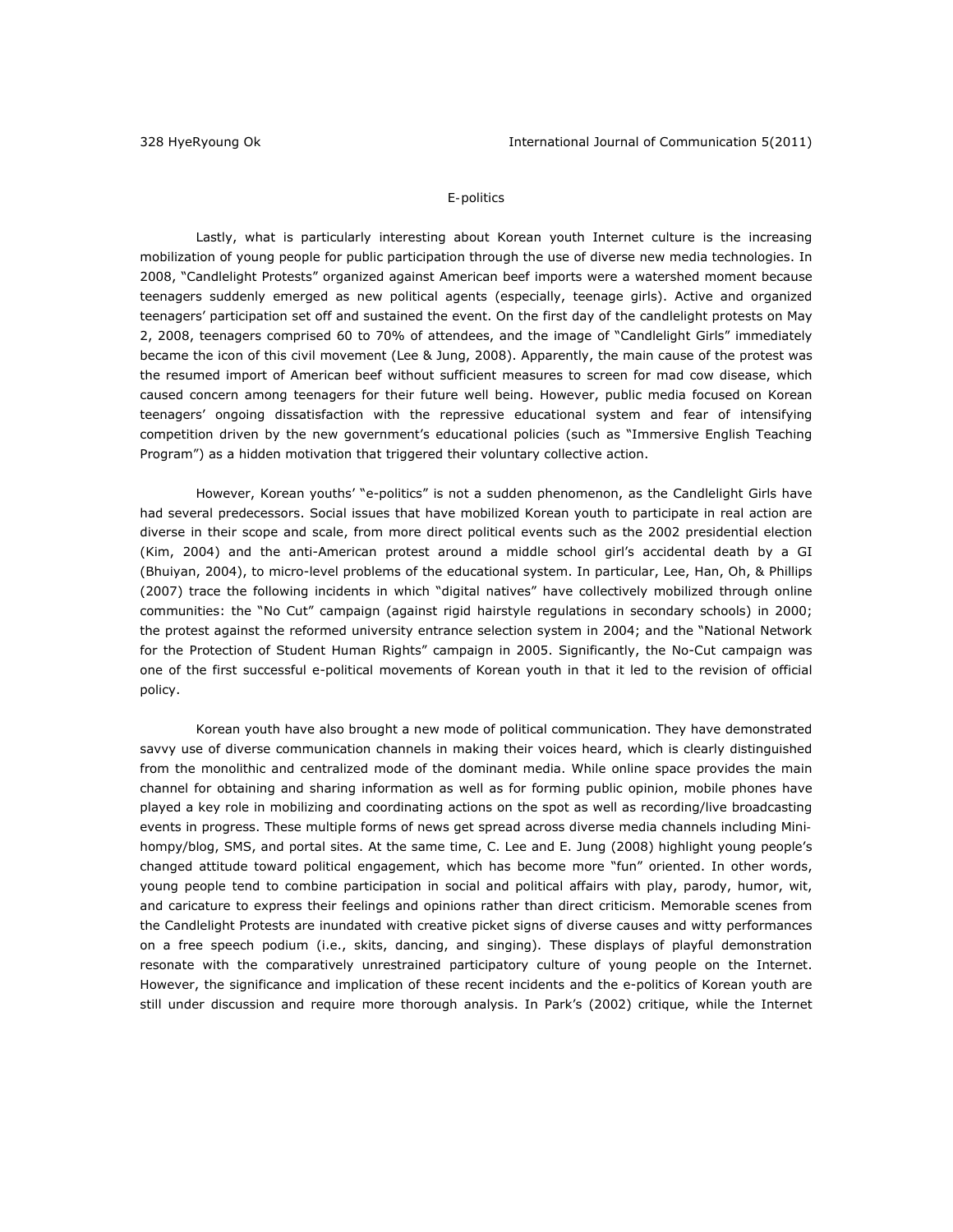provides an alternative public forum for young people to express themselves easily, it does not automatically guarantee the actual attendance of young voters.

### **Mobile Communication**

If mobile phones are the driving force of the convergent media culture in Korea, then *Eomjijok,*  the Korean version of "Thumb Tribe," is behind the wheel. Early global youth mobile phone studies have shown that youth mobile phone culture, which is centered on the use of text messaging and play culture, redefined mobile phone technology. Apparently, Korean youth mobile phone culture shares many traits with those in other mobile savvy countries. When the mobile phone was first introduced in 1999, it was mainly businessmen who adopted this new technology as an alternative communication tool (Kim, 2001). With the introduction of the text message, however, the mobile phone quickly became the icon of young people. Their swift texting skills and the use of idiosyncratic code language became typical indicators identifying the *Eomjijok*. In fact, this notion of Thumb Tribe has been popularly adopted throughout East Asia –across China, Korea, and Japan (Bell, 2005). It is hypothesized that the original Japanese coinage of *Oyayubisoku* ("Thumb Tribe") traveled to Korea and was translated as *Eomjijok.*

### *Eomjijok* and *Thumbelinas*

Indeed, *Eomjijok* is another name for N Generation and *Digital Sinillyu (Digital New-mankind).* Hence, most discussions in the early days of the mobile phone focused on their distinctive cultural identity and their significance in the transformation of Korean society (Kim, J., 2005; Kim, H., 2005). On the one hand, young people's quick adoption of mobile phones was interpreted as reflecting their increasing desire to sustain individualism against the traditionally collectivist Korean culture: young people prefer the mobile phone because it allows informal, personal, and unregulated communication (Kwon & Choi, 2003). In this regard, the exclusive text message culture of *Eomjijok* was considered a part of youth subculture (Park, 2000). However, young people's excessive use of mobile phones was easily criticized as a symptom of addiction. In other cases, their mastery of this new technology presented subversive effects that violated the authority and/or principles of the official educational system. The notorious "SMS cheating scandal on college entrance exam" in 2004 was one of these rude-awakenings for adults (Sung, Park, H. & Park, S., 2006). A group of high school students employed a collective cheating system using mobile phone text messages during the nationwide college entrance exam (equivalent to the SAT in the U.S., but of much heavier social weight in Korean society) in several cities. The police investigated and scrutinized 300,000 random text messages sent that day. It was reported that more than 300 high school students were questioned by police and six suspects were accused in the scheme. The massive scale of the incident and young people's technical mastery of the mobile phone to carry out their misconduct generated a sensational scandal and stirred up social anxieties about the digital gap between generations. On the other hand, research has shown that mobile phones reconfirm young people's peer networks, which continue traditional modes of sociality and cultural identity rather than encroach on them (Na, 2001). Yoon (2003, 2006) argues that this "relation-oriented" usage pattern of Korean youth demonstrates the localized practice of mobile phone use and challenges the general assumption that the mobile phone is an individualistic technology.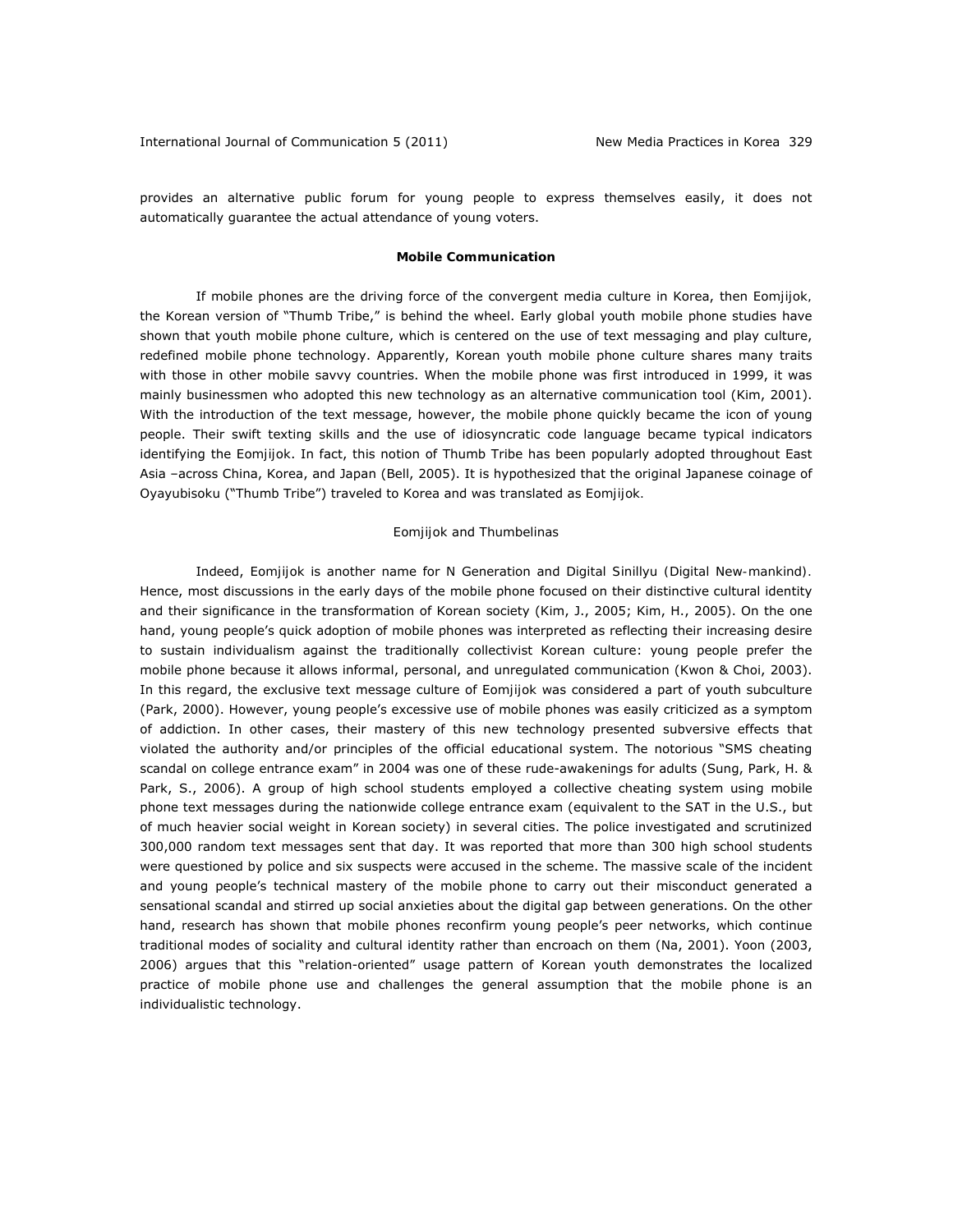If *Eomjijok* defined a newly emerged youth mobile phone culture, then the current young generation has been born into mobile technology culture. As mobile phones have evolved into convergent personal media in Korea, the popularity of the term *Eomjijok* is slowly fading away. Korean youth become savvy mobile phone users in the early stages of their life. According to recent research by mobile phone carrier KTF (2009), Korean adolescents (ages 12–18) own their first mobile phone comparatively earlier than those in Japan, China, India, and Mexico, and 80.6% of Korean adolescents have their own mobile phone (compared to Japan, 77.3%; Mexico, 64%; China, 48.9%; and India, 30.6%). In particular, Korea shows a higher penetration rate among younger groups: 87.7% of 12-year-old Korean adolescents already use mobile phones, which far surpasses other countries (Japan, 50%; Mexico; 45.1%; China, 27.7%; and India 11.6%). All three mobile operators in Korea have already put emphasis on the youth market by offering specialized rate plans and innovative services designed especially for them (Castells, Fernandez-Ardevol, Qiu, & Sey, 2007)*.*

In general, text messaging is still the most preferred mode of communication among Korean youth. Yet the salient use of other mobile phone features—mobile phone imaging, sharing, and MMS messaging—is redefining the culture of *Eomjijok* (Lee, J., 2001; Lee, S., 2003). Recently, diverse multimedia content services such as ring tones, music files, video, games, and location-based services have become the favorite features of Korean youth (Kim, J., 2005). In particular, teenage girls appear to be more savvy consumers and active adaptors of these additional services. Studies show that there have been "major gender shifts through the usage of 3G mobile phone practices that have seen stereotypes such as female users as 'passive' and male users as 'active' dismantled" (Hjorth & Kim, 2005, p. 51). Women are "more active than men in their adaptability and willingness to adopt the multi-media functions of mobile phone" in Korea (Lee & Seun, 2004). Beginning with text messaging, *Thumbellinas* indeed shaped the way in which the mobile phone was appropriated as an "affective digital technology." As girls play with "emotext" (emoticon + text) and "chatting" among their peers, mobile phones serve to increase the sense of intimacy and belonging to their culture (Kim et al., 2006). It is also common for girls to use mobile phones as a "'personal memory box,"' the object of emotional affection in and through which they store and share their pictures and/or various gift items (Kim & Lee, 2007). As observed in other countries, Korean girls are passionate about customizing their mobile phones and consider mobile phones as a tool to display their personal identities, much like a fashion accessory (Hjorth & Kim, 2005; Hjorth, 2008; Lee, J. H., 2004).

### *Mobile Screen*

What is particularly unique about Korean mobile culture is the continuing emphasis on the potential of mobile phones as mobile screen media. Most screen-based mobile media services target young people as their primary consumers. For example, 3G mobile multimedia content service was particularly designed to meet and maximize the demands of young people. In order to satisfy young people's appetite, Korean mobile operators have explored mobile-specific content since 2002: SK Telecom's *mobile cinema* series and *mobile drama* are good examples. In particular, *Five Stars* (2004) is interesting in that it represents the entertainment business strategy of commercializing and appropriating digital youth culture, particularly girls' subculture (Ok, 2008*)*. *Five Stars* was advertised as the first "mobile interactive drama" while simultaneously functioning as a multimedia entertainment project that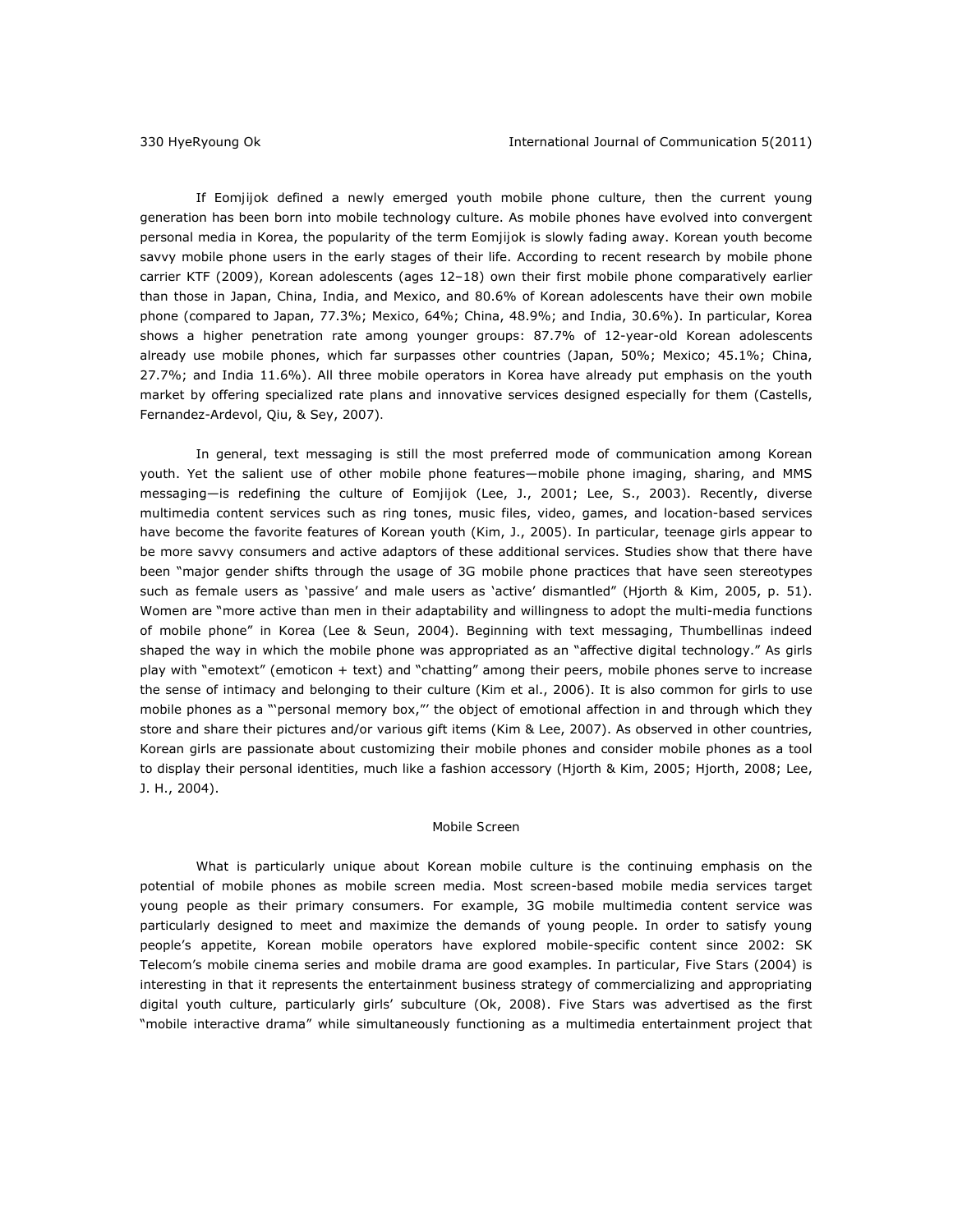included other auxiliary media projects such as Idol Boy bands, digital photography picture books, open source track music files (OST), [music video,](http://channel.pandora.tv/channel/video.ptv?ref=na&redirect=prg&ch_userid=ziziss&prgid=33541333&categid=) and even mobile games. Premiering in October 2004, *Five Stars* set the record as the most popular original mobile drama produced in Korea as well as the third most popular drama among all mobile video content on SK Telecom's network. It is reported that 75,000 users accessed its service for the first 15 days and more than 400,000 users have downloaded it. Most of all, its appeal originates from the fact that it adopted the popular Internet novel by *Gwiyoni,* a famous girl writer whose idiosyncratic writings generated a trend since the early 2000s. In this way, *Fives Stars*  demonstrates how new media technology  $-$  such as the Internet and mobile phones  $-$  constructs the commercial yet alternative space for youth and vice versa.

The increasing popularity of PMP (portable media player) and convergent mobile media among youth has intensified this trend toward the personal screen culture, driving young people, who already migrated online for media consumption, further away from conventional media. In 2007, 2.3 million PMP were sold, surpassing the sales of TV sets, at 2.1 million. Chung Seok-Won, vice president of Raincom, credits the dramatic increase of sales of PMP to the "frenzy of downloaded video clips such as American TV shows and UCC (User Created Content) since the beginning of 2006" (*Chosen Daily*, 2008). Due to the comparatively high cost of purchasing these devices and accessing multimedia content, young adults who are in their early 20s more actively engage with the mobile screen. Watching downloaded content (TV dramas, animation, and movies) or browsing TV programs through a mobile TV service during their commute or down time is a typical pattern of mobile screen use (Ok, 2008). Overall, Korean youth usages of mobile phones demonstrate that mobile phone technology allows young people to create an alternative space outside their daily institutionalized environment.

#### **Gaming**

It is not too farfetched to argue that the full picture of Korean new media practices cannot be completed without the piece of online games. Online game and *PC bang* (Internet café) are two key words that not only represent Korean game culture, but also explain the rapid penetration of broadband. In the early 2000s, online gaming emerged as the primary mode of gaming in Korea in parallel with the rapid penetration of broadband Internet. In fact, scholars argue that online games were a "catalyst for creating an increasing demand for broadband connection" since the huge success of *StarCraft*, the first phenomenally popular online game title, introduced in 1999 (Huhh, 2008, p. 28). In a short time, the Korean game industry has risen to the top, and online game services have become representative cultural exports of Korea, particularly in the global MMORPG (massively multiplayer online role-playing game) market. For example, since first launched in 1998, *Lineage* (http://lineage.plaync.co.kr/global), the most successful domestic MMORGP, has become one of the largest MMORPG worlds.

Beginning in the early 1980s, Korea had arcade games and video game culture that preceded online games, but their influence was circumscribed due to Korea's complex historical context. As a repercussion of the colonial experience, the Korean government regulated and imposed restrictions on the import of Japanese arcade games, early portable games, and console games (both hardware and software) until 2004. Arcade game parlors, which operated with pirated or copied game software, flourished as popular local hangouts among young people. But console games were not taken up among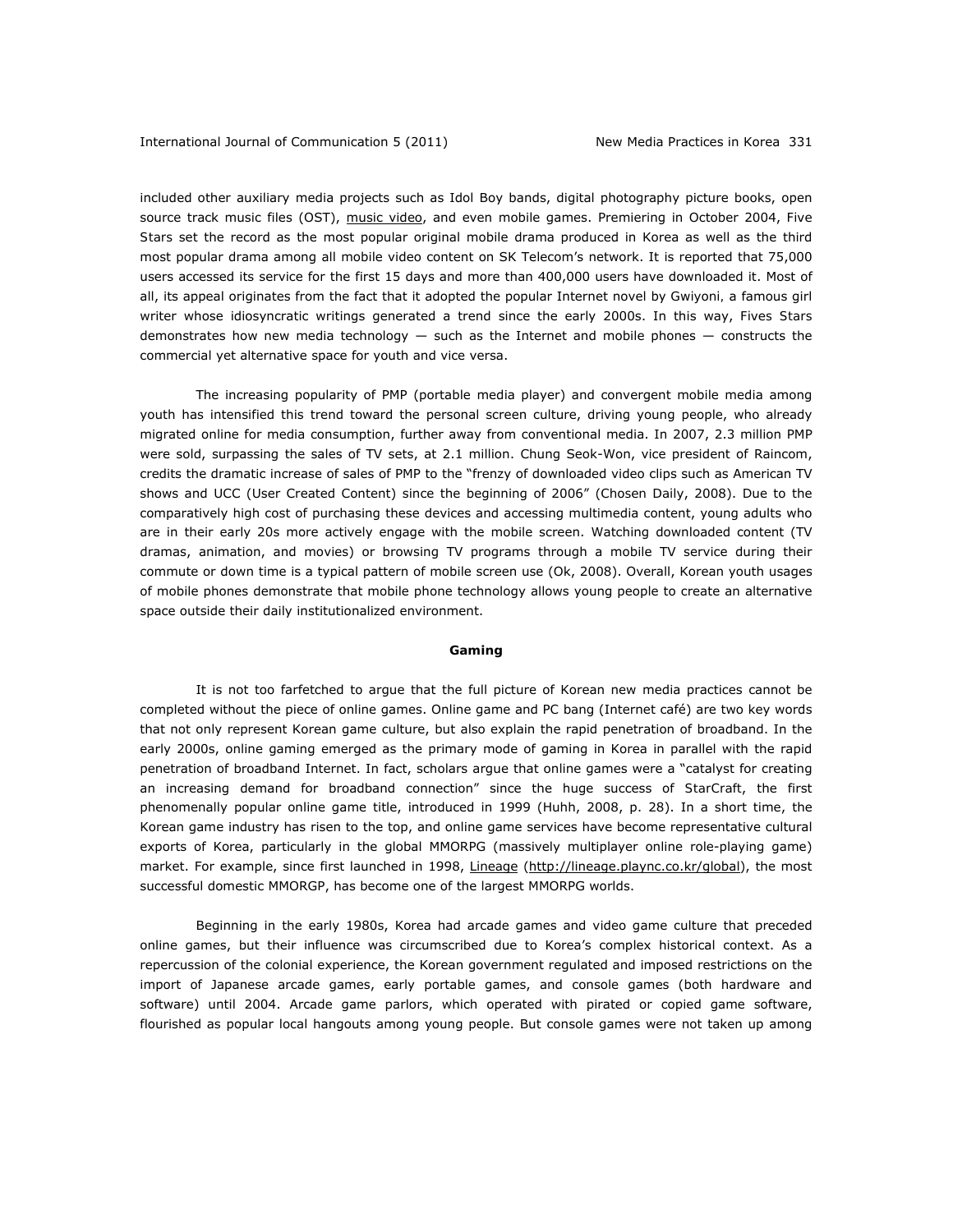Korean gamers as much as in other countries. This social context paradoxically facilitated the growth of domestic online games, which took advantage of both the absence of strong competitors and the latest technology of broadband Internet.

The context of the 1997 economic crisis is particularly important in the development of online games, as with other ICT uptakes in Korea. Huhh (2008) elaborates this unique contextual aspect of Korean online games, showing how with the collapse of conventional industries, human and financial resources flooded into the game industry. The massive population of youth in their teens and 20s transformed themselves into gamers, often unwillingly, because they had more free time to devote to gaming in the unprecedented low-employment conditions. This migration of cultural resources led to the boom of *PC bang* as a new profitable business. Subsequent development and the success of adjacent institutions such as game TV channels (notably, Ongamenet (http://www.ongamenet.com), MBCgame (http://www.mbcgame.co.kr), and Quini [until 2007]) and professional game leagues promoted gaming as a serious leisure activity, so called "e-sports." Like all other ICT uptakes in Korea during this period, the online gaming industry also benefited from the strategic support of the government, whose favorable policies for the industry have become a benchmarking model for other countries such as China and Singapore (Chung, 2008). For this reason, issues of policy/regulations, technological innovation, and the business strategies of game culture have attracted the most attention from both domestic and overseas scholars who either aim to promote the domestic game industry or unearth the secret of its success (Dai & Chee, 2008).

From the beginning, young people were major players in the gaming scene as well as the main residents in the thousands of *PC bangs* on every street corner. Initially, the public discourse surrounding gaming had a rather positive, at least not condemning, tone as Korean youth's mastery of new media technologies was generally considered productive for the future of the nation. However, the emergence of new forms of social problems that were linked to the intensive gaming culture stirred up social anxiety about the "incomprehensible youth culture" spiraling out of control. Such notorious incidents as death by excessive gaming, game item stealing/selling, murder in revenge for PK (player killing within game), and overseas operation of [game mines](http://www.youtube.com/watch?v=ho5Yxe6UVv4) have easily generated the dismissive public debate on the hazards of game addiction and youth delinquency (Sung & Lee, 2003).



 *Figure. 3. [Korean Professional game league: 2009 Starcraft league, YouTube](http://www.youtube.com/watch?v=AAEeOkw8obk)* (video clip).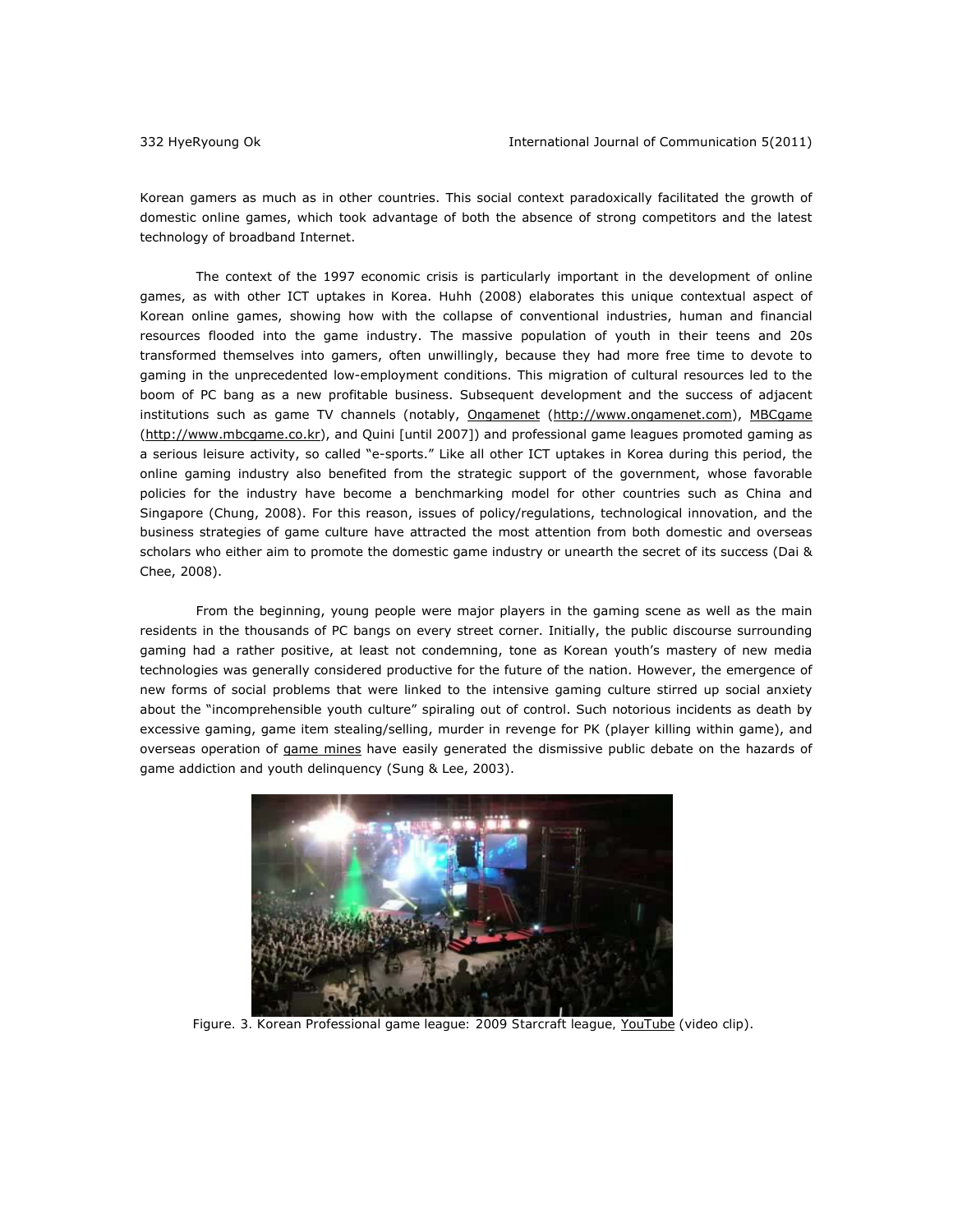# *Gamers' Heaven:* PC bang

*PC bang* is perhaps the most discussed topic both in and outside Korea as it represents culturally specific gaming practices in Korea. In 2007, Seoul alone hosted 22,000 *PC bangs*, which are ubiquitous on the second floor of most buildings on the street (Huhh, 2008). Like Internet cafes in other countries, *PC bang* provides the physical place where the general public can have easy access to the Internet. However, *PC bangs* are used mainly for gaming in Korea. Most of all*, PC bang* in Korea is a social and economic institution central to the formulation of Korean business models such as "IP pricing," "no-subscription fee system/micro-transaction," and "GongSungJun" (in-game Guild Warfare often collectively conducted at *PC bangs*) (Yoon, 2003; Huhh, 2008). It is also the cultural space where "collective" gaming was born as the significant practice of Korean gamers. In addition, *PC bang* serves as a local community for gamers. Consequently, it nourishes the future career of young gamers, who then step up into the professional game leagues, and it serves as a bridge between the online and offline game world and the amateur and professional game sphere. In particular, *PC bang* is the center of gaming-related youth leisure culture outside of official educational institutions and after school programs, what Florence Chee defines as "the third place" (Chee, 2005, 2006). Motivations and individual needs vary, but teens mostly go to *PC bang* to socialize with peers, whether it is for gaming and/or for dating (Yoon, 2001). Also, it provides the pseudo/alternative private space for solitary gamers outside of their parents' surveillance (Sung & Lee, 2003a). As high-speed broadband has become more easily accessible at home, however, solitary gaming in the private gaming environment is increasing. In 2005, 76.5% of gamers reported that they played mostly at home (Ahn, 2005).

### *Playing Together: MMORPG*

It is this "social play" of gaming that represents Korean game culture. Most attempts to recuperate the positive effects of online gaming focus on the gamers' extended "sociality." In general, young Korean gamers engage with online games out of such motivations as "drive for power" (Lee, 2002), "easy access" (Nam & Lee, 2005), "stress relief and escapism" (Lee, 2003), "fun" (Jeong & Lee, 2001), and "sociality, entertainment, and escapism" (Lee, 2003). Among diverse online game genres, MMORPG is the most popular genre and the favored subject of academic studies although the online game market has greatly diversified since the sensational success of the casual online game *Kart Rider* (http://www.youtube.com/watch?v=3T3qgH9VbMs*)* in 2004. Research findings show that social interaction is the central characteristic of MMORPGs, and the attraction of "networking" is the major factor in the success of the online game genre (Yoon, S., 2001b). In this regard, numerous studies analyze guild activities, the formation of game communities, and pro-gamers centered on specific game titles.

*Lineage*, the most successful Korean MMORPG game title, is also the most studied from various perspectives in terms of its formal structure, aesthetics, social effects, and gamers' practices. In particular, the issue of the "sociality of *Lineage* players" has generated vigorous discussion (Han, 2000; Hwang, Kim, & Im, 2004; Jang, 2005; Steinkuehler, 2006; Whang, 2003; Whang & Chang, 2004; Park & Yu, 2008). Fifty percent of Korean gamers consider friends whom they meet within the *Lineage* world to be as equally important as their real-life friends, acknowledging that *Lineage* functions as a pseudo real world (Hwang, Kim, & Im, 2004). Experiences in *Lineage* have also proven to nourish gamers' offline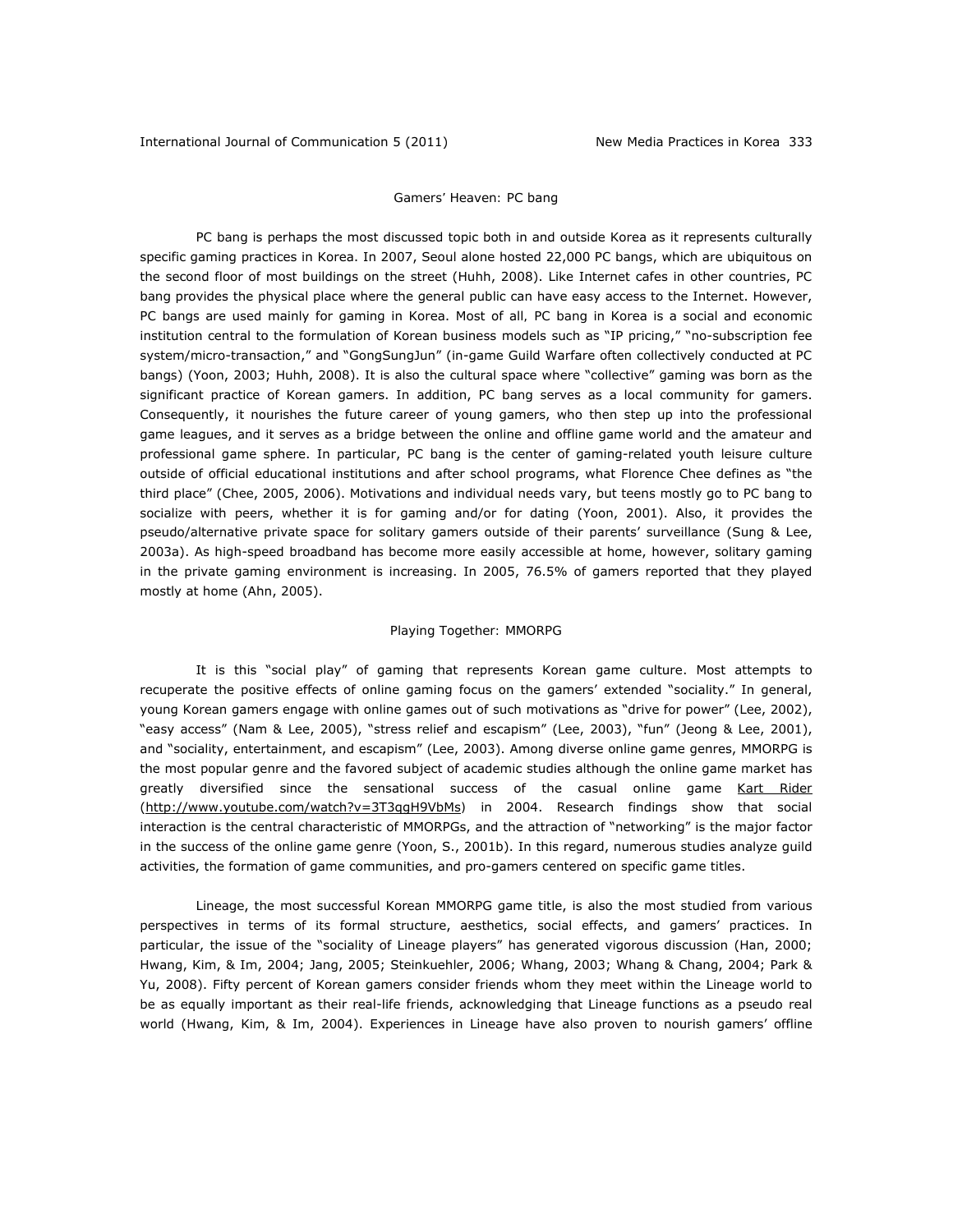leadership (Lim & Park, 2007), and embedded game activities such as micro-transaction, item trading, and Internet item buying encourage young people to engage in diverse economic activities (Kang, J. U., 2007; Lee, Han, Oh, & Phillips, 2007). Scholars argue that these diverse social activities that are manifested in gaming present possible learning opportunities for Korean youth to extend their social interaction and reaffirm their sense of presence (Um, Kim, & Kim, 2005).

#### *Mobile Gaming*

Overshadowed by the dominance of online games, other modes and forms of games have been marginalized in the academic discussion. Recently, the increasing popularity of mobile gaming for a wide range of generations, especially among women, is particularly noteworthy. In Korea, the mobile phone is the common platform for playing mobile games, which are mostly mobile versions of online games provided through mobile content services. Portable game devices such as Sony DSP and Nintendo DS are slowly taking up the attention of casual gamers, regardless of gender. Since Nintendo DS went on sale in [2006,](http://kotaku.com/5145045/ds-hits-two-million-sold-in-korea) it has sold 2 million consoles as of 2008. The appeal of mobile games based on their female-friendly genres and aesthetics raises an interesting question regarding the gendered aspect of gaming culture (Jeon, 2007a, 2007b; Hjorth, 2006, 2007).

Indeed, female gamers have increased from 29.9% in 2005 to 31.5% in 2006, and they show more preference for mobile games (Korean Game Industry Promotion Agency, 2006). Many women see online and offline game worlds as constructions of masculine space and feel social restraints or societal pressure in navigating these worlds. Jeon (2007b) argues that, for female gamers, mobile games provide spatial freedom from the male-dominant social order in conventional game spaces. However, there exist continuing (cultural) restrictions of mobility for female gamers, as most female mobile gamers prefer to play at home in contrast to male players, who enjoy unrestricted playing at school or at work. Therefore, it is not surprising that "solitary gaming" is the prominent mode among female mobile gamers. The popularity of the "board game" genre, especially on mobile phones, seems to reiterate this tendency. For example, *Gostop,* a traditional Korean card game, was the most popular board game among adult mobile gamers in 2004, and *Gostop* and poker games have continuously dominated the mobile game market (Han, Kim, & Kim, 2005).

Young female mobile gamers play with their peers in a more relaxed environment since the games do not require engagement with collective guild and clan activities found in serious PC-based online gaming. They often exchange text messages or chats with their friends while playing the same mobile games. In this sense, mobile gaming forms part of a "casual intimacy-oriented" youth peer culture (Hjorth, 2007; Jeon, 2007a). Significantly, cute aesthetics of mobile games played a key role in attracting these marginalized groups of gamers, who were already accustomed to the style through other new media services such as Cyworld. At the same time, simple and easy applications of these cute casual games invited female gamers who initially were resistant to serious online gaming due to their lack of technical or social skills. The sensational success of *Kart Rider* is a good example. When it was first launched in 2004, it was hard to predict that this cute online racing game would topple the famous *StarCraft*. Unlike a heavy and complicated MMORPG, *Kart Rider* was also easily adapted to the mobile platform. More than two million individuals play it every day and up to 220,000 users are connected simultaneously during peak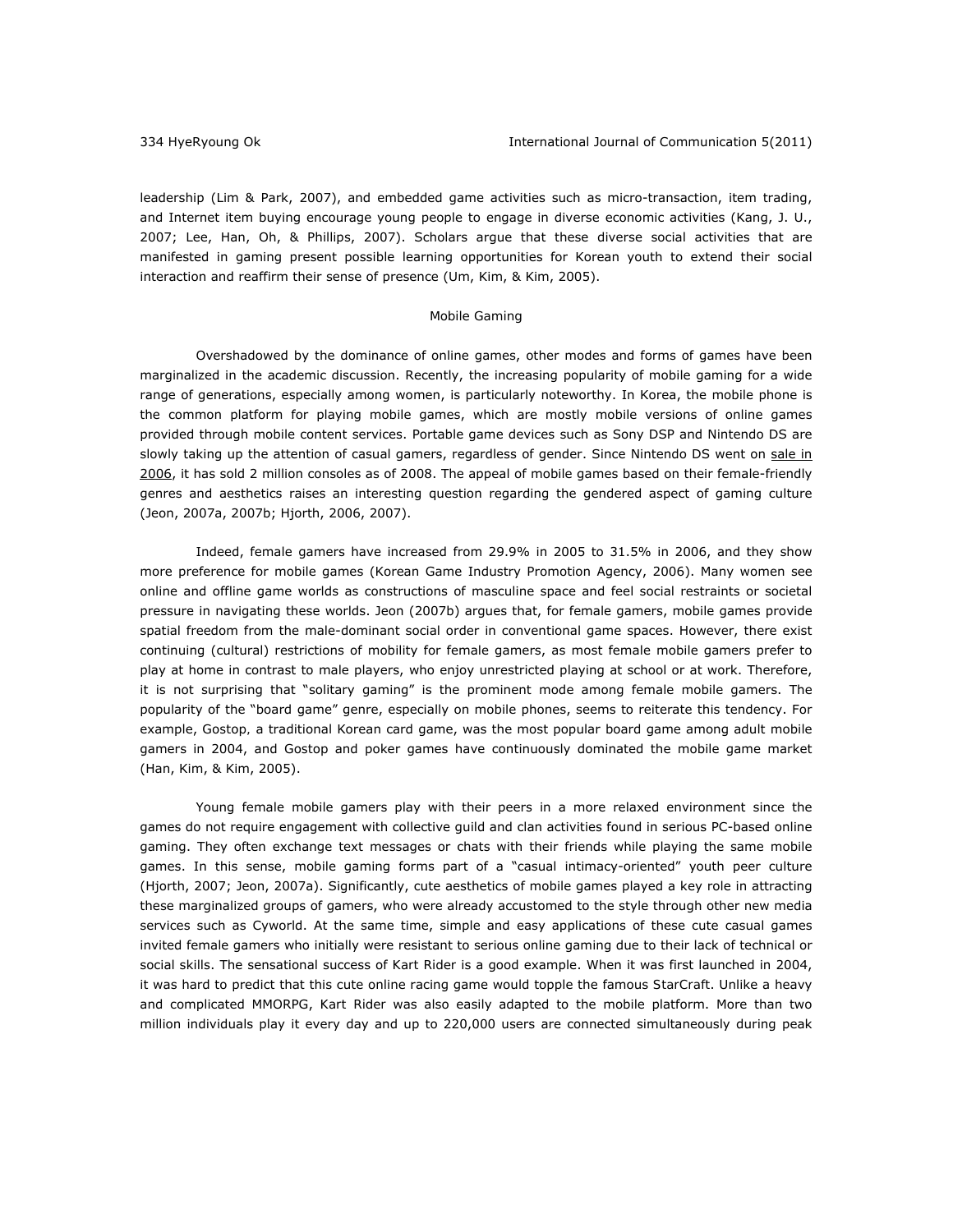hours (Cho, 2005). Continuing the legacy of Korean MMORPGs overseas, *Kart Rider* also expanded into the global market. Considering that convergent mobile devices are at the center of the changing new media environment in Korea, there is no question that gaming will expand its appeal to a wider population, most likely outside of *PC bang*.

### **New Media Production**

Young Koreans not only consume but also produce content, thus demonstrating their mastery of new media technologies. Many conventional distinctions, such as consumption and production, online and offline, high and low, and mainstream and independent have been tested as young people actively engage with transmedia practices. In 2001, a series of high school girls' eccentric romance stories, *That Bastard was Cool* (*Geu Nomeun Meosisseosda),* sparked teenage readers to flock into Daum Internet café. It was the beginning of the Internet novel syndrome. The phenomenal success of this idiosyncratic and unconventional novel established its author, a 16-year-old high school girl whose Internet ID and pen name were Gwiyoni (which literally means "Cute One"), as the icon of youth Internet culture. *That Bastard was Cool* scored 8 million views online, sold 500,000 copies when later published as a print book, and eventually was made into a movie in 2004.<sup>5</sup> Its popularity even crossed the border to nearby Asian countries, including Japan, China, Taiwan, and Thailand, where the popularity of the Korean Wave (*hallyu*) was at its peak.

The popularity of Gwiyoni's short, comical, lighthearted, episodic stories about everyday school life and teenage romance not only shook the professional literature community, but also the popular media. In fact, the Gwiyoni phenomenon did not come out of the blue. Before the World Wide Web was introduced in Korea, several pre-Internet novels, with similar styles and subjects, attracted young readers to a cyber space that was running on a Telnet system *(PC Tongsin* in Korean) in the early 1990s. Gwiyoni brought this underground youth subculture, particularly girls' subculture, into the mainstream of public discourse (Kim & Kim, 2004).

In general, Gwiyoni's novels were severely criticized and frowned upon by adults due to her constant usage of informal and colloquial language, Internet idioms, foul expressions, and emoticons – all in violation of traditional language structure. However, Gwiyoni's violation of the linguistic code was not new but familiar to young people. The Gwiyoni phenomenon is significant in that it represents the migration/expansion of the youth linguistic code that young people constantly create and share with their peers through mobile SMS and Internet chat in their everyday life (Choi, 2003). This trend of sharing new linguistic codes within their intimate networks dates back to the popularity of *Tongsin Eoneo* (Internet Communication Idioms) in the time of beepers and the early Internet community. While Gwiyoni's informal use of language mostly consists of *Tongsin Eoneo*, there is also a popular trend of using more

<sup>5</sup> Following up on *That Bastard was Cool*, Gwiyoni published five more Internet novels until 2006. Most of her novels have been adapted to movies that target the teenage girl market by starring popular young actors: *Seduction of Wolf* (*Neukdaeui Yuhok;* English movie title: *Romance of Their Own)* and *That Bastard was Cool* (English movie title: *The Guy)* in 2004*, Doremipasolasido* in 2008, and *To You* currently under production.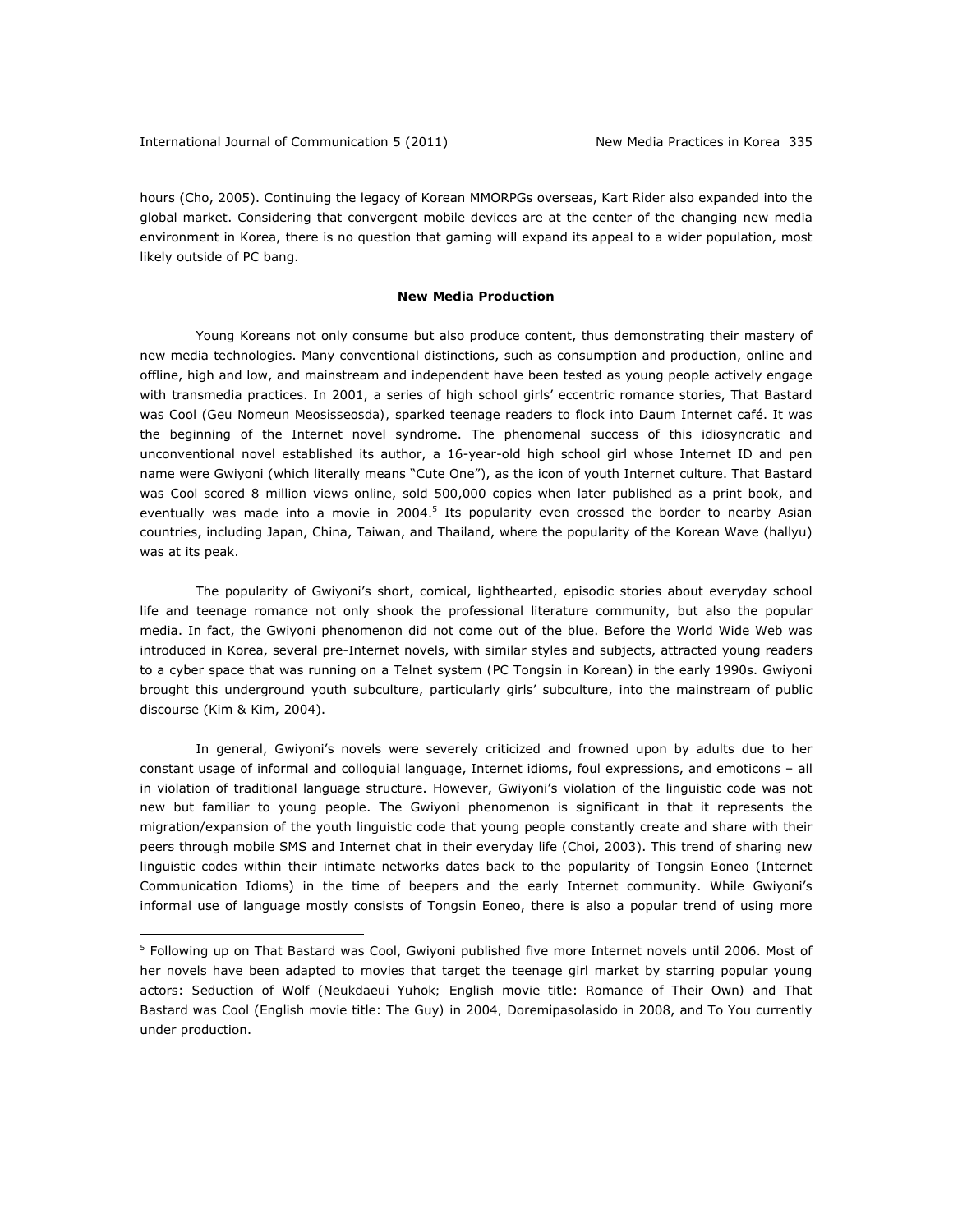radical and broken forms of language, which is called *Oegyeeo* (Alien Words). The creation and sharing of *Oegyeeo* tend to be exclusively limited to young people's intimate networks (mostly, early teens) or special online communities such as "Teusumunja Manddang" (Special Words Heaven, Daum), which has more than one million members. The level of deconstruction for *Oegyeeo*, which dissects and fabricates a grammatical system while mixing and matching foreign words, is so radical that ordinary Koreans cannot understand or decipher their meaning (Yoo, 2003). In this sense, Cho (2007) argues that the Gwiyoni phenomenon illustrates the broader changes in culture, from "print literature based" to "electronic literature based" and the advent of a new form of youth digital storytelling.

In a broader context, Internet novels signaled the expansion of girls' participatory fandom culture, which already existed before the Internet in the form of fanzines (fan magazine) and/or fan art, to the online space. Right before Gwiyoni, writing and sharing fanfics (fan fictions) about pop stars (mostly male idol stars) emerged as a highly visible activity across Internet fan cafés. Daum alone hosted around 9,241 fanfic cafés, and the largest one had more than 300,000 members in 2003. Just like the Gwiyoni phenomenon, girls' fanfic writing also came under public scrutiny, but for a different reason. In 2000, the Ministry of Information and Telecommunication introduced an online content rating system for youth protection, and fanfics, which often contain stories about homosexual relationships, were selected as harmful content to be censored. As fangirls organized online protests against content censorship through Internet cafés, girls' writing culture suddenly emerged as a hot topic in popular media (Jo & Kim, 2005). These examples demonstrate how the Internet provides an alternative space and effective tools for Korean girls to create "communities of fantasy"; those in constant struggle with cultural authorities (Kim & Kim, 2004).

As image producing technologies — such as digital cameras, mobile phone cameras, and editing software/applications — became widely available, literary forms of youth play were complemented by various multimedia productions. Creating and circulating fun content such as parody pictures, often with political satire, emerged as representative of online play culture. Two notable examples are the *Yeopgi* phenomenon and the *JJang* phenomenon. Originally, the term *Yeopgi* referred only to "weird, uncanny, perverted or frightening phenomena," but it now indicates all weirdly funny things and it has operated as a code of light humor among Korean youth since 2000. All sorts of media content — pictures, video clips, and literature — with the *Yeopgi* code has populated the online space, feeding young people's insatiable appetite for unique fun: certain Internet cafés such as "DC inside" acquired a new reputation for their famous *Yeopgi* content. Another example is the *Jjang* (the best) phenomenon, which involves netizens voting online on uploaded self-photos, which often become a "gateway towards stardom" (Choi, 2006). Various types of *Jjangs*, such as *uljjang* (person with the best face) and *mom- jjang* (person with the best physique), have become "catchphrases in society, entertainment business and other areas" in contemporary Korea (Choi, 2006 p. 180).

Recently, various forms of content produced by netizens have been touted in the name of user created content (UCC). In most cases, UCC refers to video content produced and shared by users online. As major portals opened special services for UCC, following the successful models of UCC sites like [Pandora TV,](http://www.pandora.tv/) UCC became a hot item in the current mediaspace in Korea. Initially, UCC fever was largely based on the prevalent and notorious P2P file sharing culture. In the past, free/illegal downloading and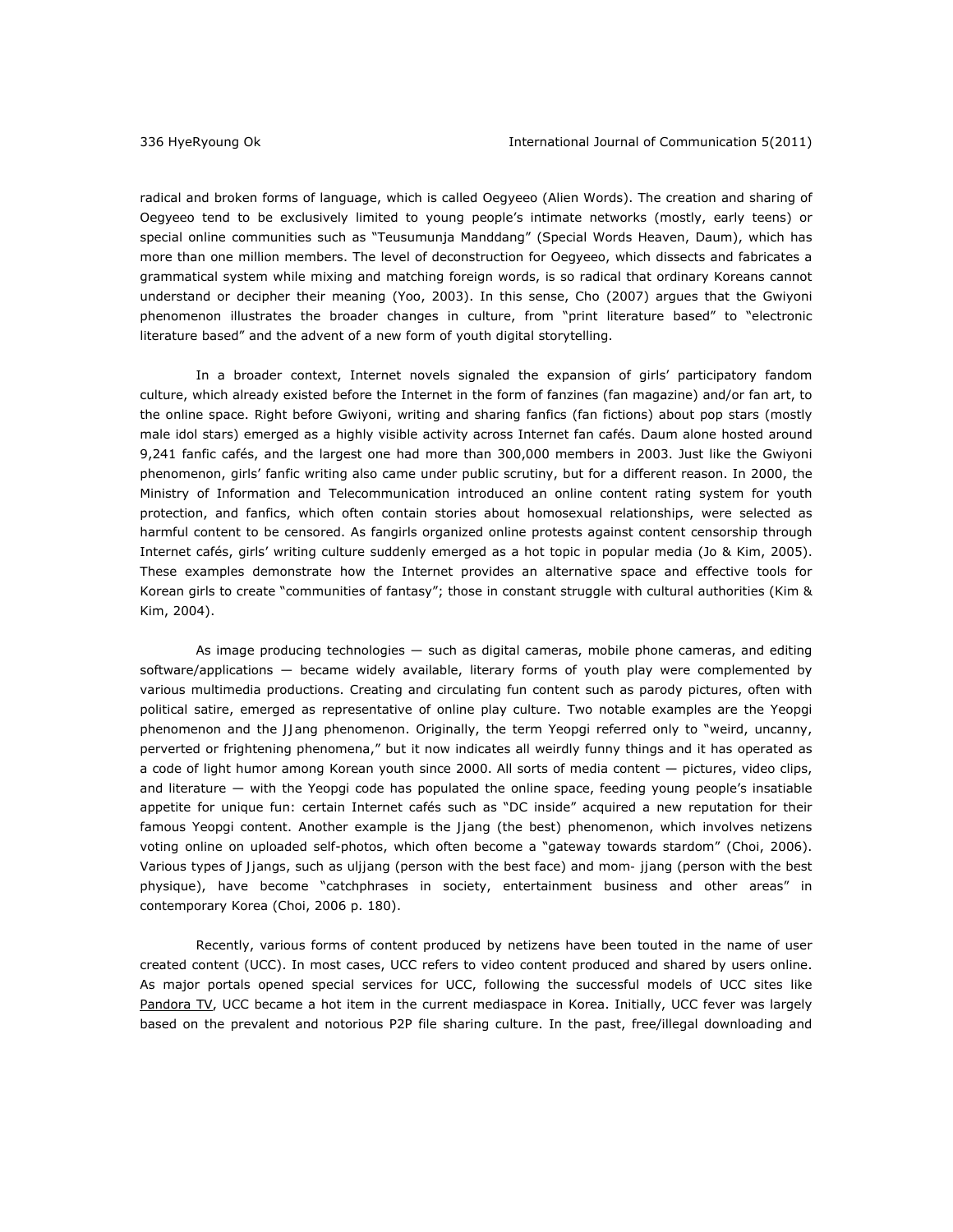### International Journal of Communication 5 (2011) New Media Practices in Korea 337

repurposing were adopted as alternative tactics to share commercially unavailable content. While the media industry is slowly shaping new business models to counteract this practice, the active reappropriation and consumption of popular cultural content from overseas (particularly, Japanese pop music/TV drama/animation) in the form of UCC is still widespread. For example, young Korean fans' various fandom activities around trans-Asian television drama content form a significant part of UCC sites (Kim & Lee, 2007).

Research shows that women, especially female college students, are more active in producing and consuming UCC (Yam, 2008). It is noted that the central motivation to create and share UCC is "selfexpression" and "getting recognition from others" (Sung & Lee, 2007). Still, 90%of UCC is repurposed out of existing media content. In this sense, the significance of UCC culture lies more in that it represents a decentralized mode of media distribution (Jeon, 2008). This aspect of UCC, as a potentially democratic media form, becomes more apparent when it serves a journalistic purpose. Indeed, the social implications of UCC, as an emerging form of journalism to monitor and engage both macro and micro-level social issues, is a widely discussed topic in Korea (Kim, 2008; Kang, J. S., 2007; Lee & Kim, 2007). During the 2006 presidential election campaign, UCC appeared as the preferred tool for expressing political views, especially among college students (Ban & Kim, 2007).

However, as the cultural influence of UCC is increasing, the debate over its legitimacy as a viable media form is also intensifying. Various issues, such as policies and regulations on UCC for youth protection and legal copyrights, are still unresolved. A daily battle is fought between the major portals who regularly monitor illegal ripping of media content, media producers who seek additional profits through "one-content-multi-use" strategies, and bloggers who want to repurpose such media content. In the end, although debates about whether these phenomena actually reflect young people's productive use of new media technology still continue, these various forms demonstrate that young peoples' reappropriation of media content with their newly acquired technological mastery has become a predominant practice online in Korea.

#### **Conclusion**

The goal of this article was to highlight the everyday practices of Korean youth, who are exposed to one of the most technologically saturated environments in the world. Since the last decade, a period in which Korea transformed itself into Digital Korea, Korean youth have been appropriating the latest new media technologies — from broadband Internet to mobile TV — and continuously making up the rules of use ad hoc. No other generation of Korean youth has had such cultural power through the use of technology. They are major residents and managers of vast online communities, avid gamers who support the world's largest online game industry, and users of the newest mobile media. Korean youths' roles as early adopters and explorers of new media technologies elevate their position as bearers of future hope: social agents who are compelled to continue future national development in an ever-evolving IT Korea. Most of all, studies of Korean youth media practices provide a fascinating lead to further our awareness about the integral role of culture in shaping technological use, by manifesting how the local appropriation of technology prefigures the potential of technology.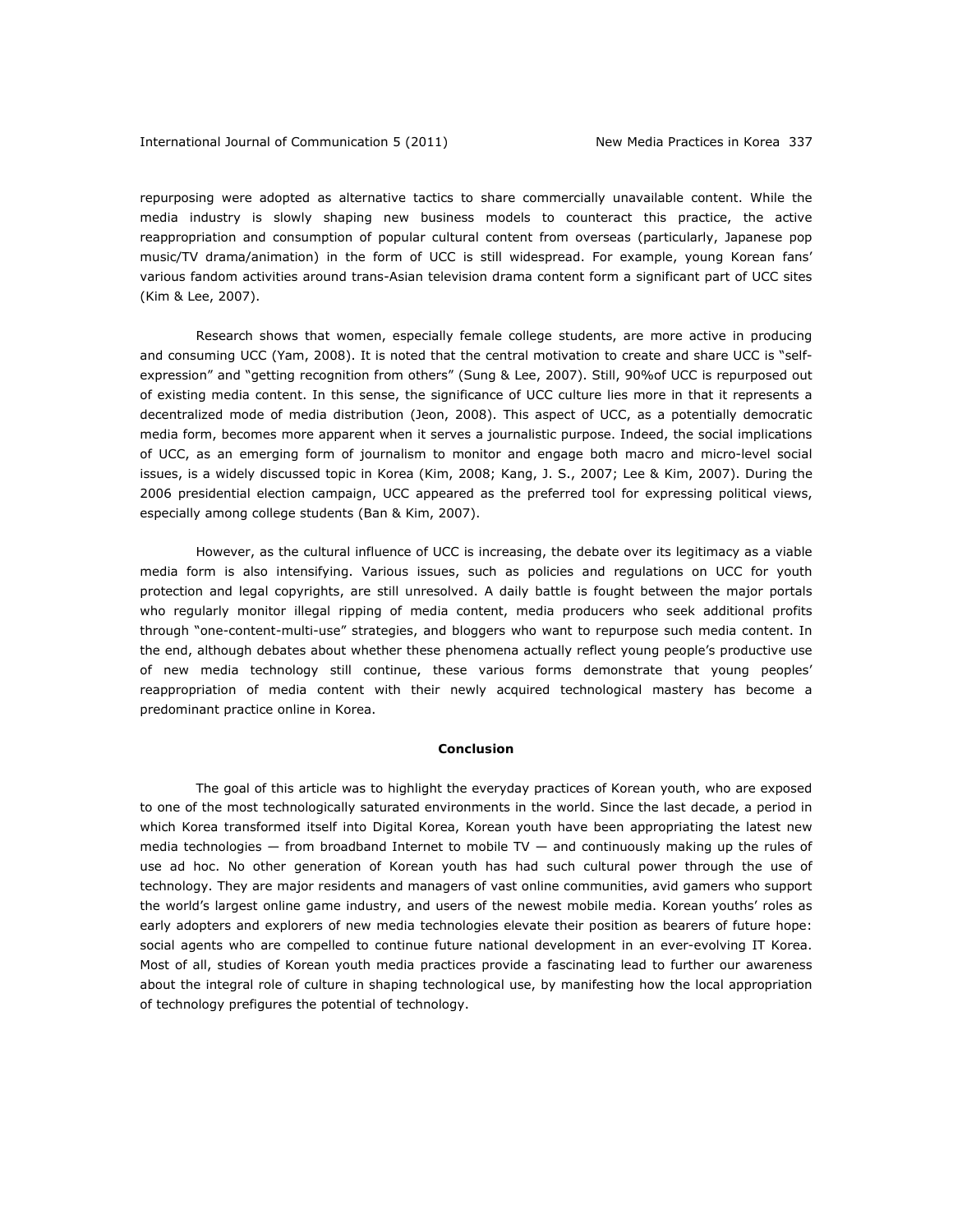Although the majority of studies on youth practices of new media technologies in Korea revolve around the issues of policies and media effects, it is notable that Korean scholars unanimously confirm the centrality of participatory youth culture in the establishment of Korean new media space across every ICT sector. However, as major commercial sites such as portals, Cyworld*, Lineage*, and Pandora TV become the center of academic attention, youth practices outside of these commercially established media spaces remain unexplored. In this context, the recent Candlelight Protest demonstrates how young people quickly took over established media spaces through their salient and creative use of new media technologies, though momentarily, to mobilize public opinion. The dramatic transformation of fangirls into "candlelight *sonyeo* (girls)" during the Candlelight Protest suggests the further potential of new media technologies in cultivating a new mode of civic engagement and political communication.

Under current circumstances where the Korean government and media industry are increasingly blatant and more direct in their control of the creation and distribution of online media content, it is not certain that Korean youth online culture is heading toward a bright future that fully maximizes the promise of Korea's renowned technological progress. The notoriou[s "Minerva Case" i](http://www.wired.com/magazine/2009/10/mf_minerva/all/1)n early 2009 — in which a star power blogger was persecuted for his critical posts about the current government's economic policies – shows that the power of online space as an alternative channel to expand freedom of speech is still vulnerable. This tension between regulations and disruptions in regard to the public adaptation of new media technologies is not new. On a brighter note, as young people continue to respond to and intercept these attempts at restriction with more creative tactics, a new form of public knowledge on how to counteract or limit this centralizing hegemony will accumulate accordingly.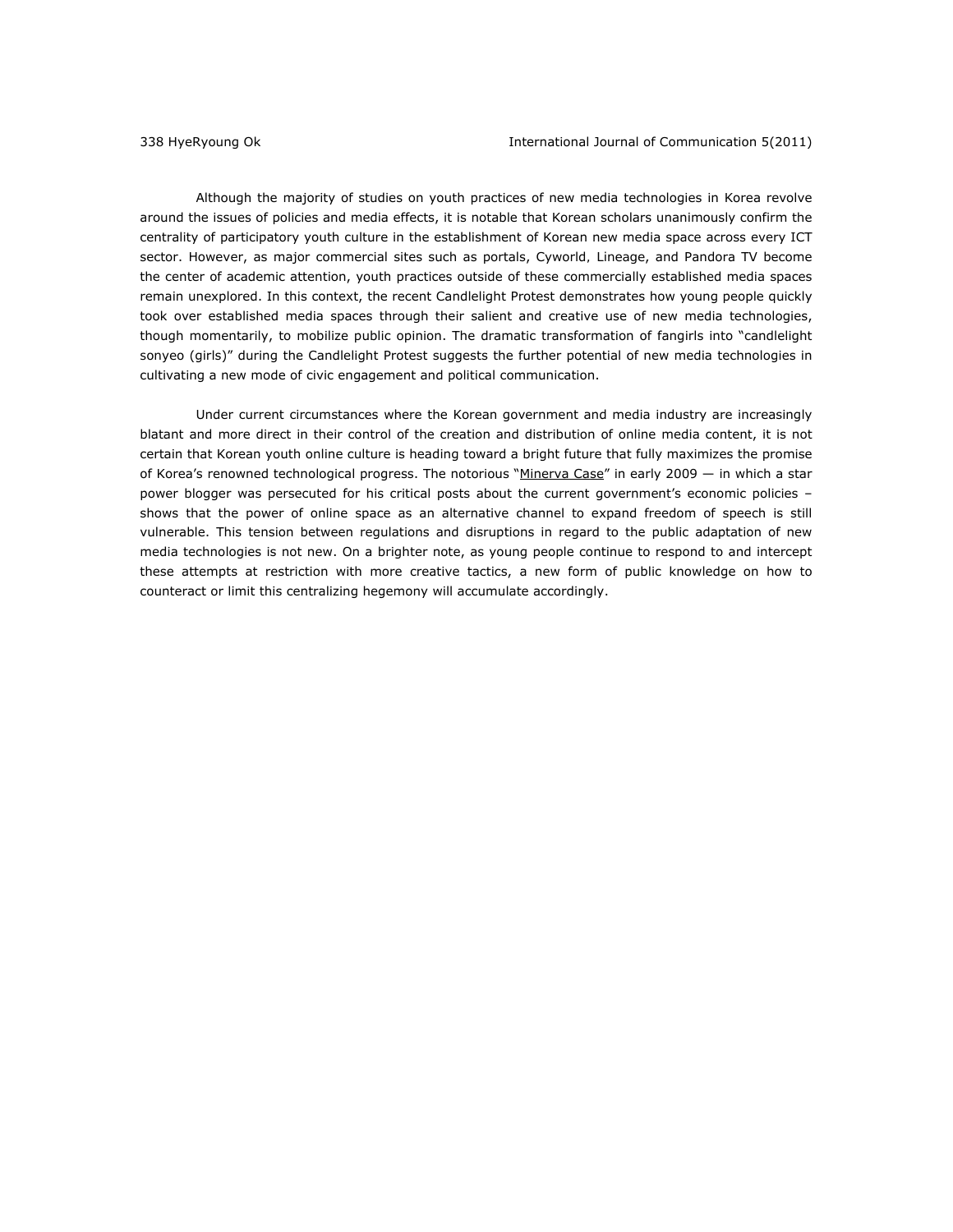### **References**

Ahonen, T., & O'Reilly, J. (2007). *Digital Korea*. London, UK: Futuretext.

- Ahn, D. (2005). Cheongsonyeonui Internet yiyong hengtega samuigile michineun yeonghyang: Online gameeul jungsimuiro [An influence of adolescents' online game playing on quality of life]. *Korean Association for Policy Sciences Report*, *9*(4), 259–287.
- Bae, I. (2003). Cyber influences on the youth and related policies in South Korea: Focused on Internet. *Journal of Youth Studies-Hong Kong*, *6*(1), 144–157.
- Ban, H., & Kim, S. J. (2007). Dongyongsang UCC yiyongwa jeongchi hengtee gwanhan yeongu: Dehaksengdeuleui UCC yiyonggwa jeongchi news yiyongeul jungsimeuro [A study of the relationship between UCC usage and political behavior: Focus on college student voters' usage of UCC and political news]. *Cyber Communication Studies*, *22*(0), 123–166.
- Bell, G. (2005). The age of the thumb: A cultural reading of mobile technologies from Asia. In P. Glotz & S. Bertschi (Eds.), *Thumb culture: Social trends and mobile phone use* (pp. 67–87). Bielefeld: Transcript Verlag.
- Bhuiyan, S. I. (2004). Use of Internet in political participation in South Korea. *Asia Pacific Media Educator*, *(15),* 115–130.
- Borland, J. & Kanelos, K. (July 28, 2004). South Korea leads the way. *CNET News.com*. Retrieved August 25, 2005, from http://www.CNET news.com
- Castells, M., Fernandez-Ardevol, M., Qiu, J. L., & Sey, A. (2007). *Mobile communication and society: A global perspective.* Cambridge, MA: MIT Press.
- Chang, B., Lee, S., & Kim, B. (2006). Exploring factors affecting the adoption and continuance of online games among college students in South Korea: Integrating uses and gratification and diffusion of innovation approaches. *New Media & Society*, *8*(2), 295–319.
- Chee, F. (2005). Understanding Korean experiences of online game hype, identity, and the menace of the "Wang-tta." Vancouver, Canada. Retrieved July 30, 2008, from http://ir.lib.sfu.ca/handle/1892/1620
- Chee, F. (2006). The games we play online and offline: Making Wang-tta in Korea. *Popular Communication*, *4*(3), 225.
- Cho, H. J. (2007). Internetsideui munhwayeongu: Juche, hyeonjang, georigo seroun "sahyoi"e dehayeo [Cultural studies in Internet age: Subject, sites, and new "society"]. In H. J. Cho et al., (Eds.), *Internet and Asian cultural studies*. Seoul, Korea: Yonsei University Press.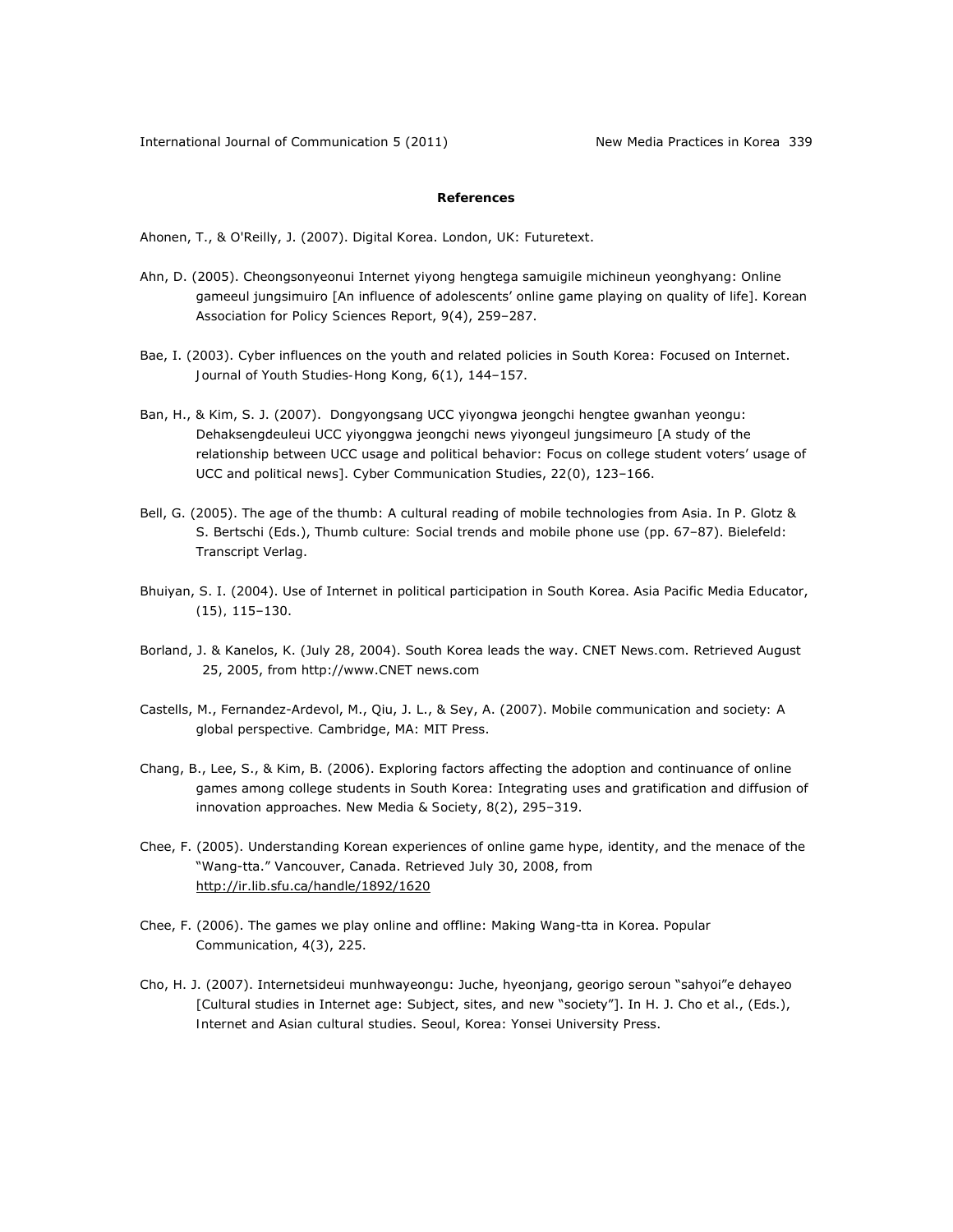- Cho, H. S. (2007). *Munja munhakeseo jeonja munhakeuro* [*From print literature to electronic literature*]*.* Seoul, Korea: Hangil Publisher.
- Cho, H. Y. (2006). Jisikjeongbosahweowa cheongsonyeunmunhwa jegochal: Cheongsonyeuneui online community chamyeowa jisik, jeongbo seupdeukleul jungsimeuro [Rethinking youth culture in information society: Youthparticipation in on-line community and acquisition of knowledge and information]. *Educational Anthropology Study*, *9*(2), 141–166.
- Cho, J. S. (2005, July 16). Kart's engine still hot, *The Korean Times*.
- Choi, J. (2006). Living in *Cyworld*: Contextualizing Cy-ties in South Korea. In A. Bruns & J. Jacobs (Eds.), *Uses of blogs* (pp. 173–186). New York: Peter Lang.
- Choi, M. (2003). N-sedewa Internet soseuleui nolli -Gwiyeonieui soseuleul jungsimeuro [N-generation and the logic of Internet novels - centering on Gwiyeoni's novels]. *Public Narrative Studies*, *10*, 34– 63.
- Choi, S. (2005). ITwa hanguk gyeongjeui hyoyulkwa bunbe [IT and the efficiency and equity of Korean economy]. In B. Lee & D. Kim (Eds.), *Jeongbo tongsinkwa hanguksahwoeui byeonhwa [Information and telecommunication and the change of Korean society]. Seoul,* Korea: Communication Books.
- Choi, W. (2005). Cheongsonyeungwa cybermunhwa [Youth and cyberculture]. In *Cheongsonyeun munhwaron [Youth culture studies]*. Seoul, Korea: National Youth Policy Institute.
- Chung, P. (2008). New media for social change: Globalisation and the online gaming industries of South Korea and Singapore. *Science Technology and Society*, *13*(2), 303–323.
- Dai, Y. J., & Chee, F. (2008). Age of new media empires: A critical interpretation of the Korean online game industry. *Games and Culture*, *3*(1), 38–58.
- Han, C. (2000). Online gameeu sahyeujeok gineung yeongu: Lineagereul jungsimeuro [A study of social function of online games: Focus on Lineage]. *Electronic Engineering Studies*, *27*(9).
- Han, K. H., Kim, T. U., & Kim, Y. K. (2005). Yiyongkwa manjok kwanjeomeseo bon mobilegame yiyonheh kwanhan yeongu [A study on mobile game usage of adolescents from use and gratifications perspective]. *Computer Education Studies*, *8*(2), 61–73.
- Hjorth, L. (2006). Playing at being mobile: Gaming and cute culture in South Korea. *Fibreculture Journal*, (8). Retrieved August 29, 2008, from http://journal.fibreculture.org/issue8/issue8\_hjorth.html
- Hjorth, L. (2007). The game of being mobile: One media history of gaming and mobile technologies in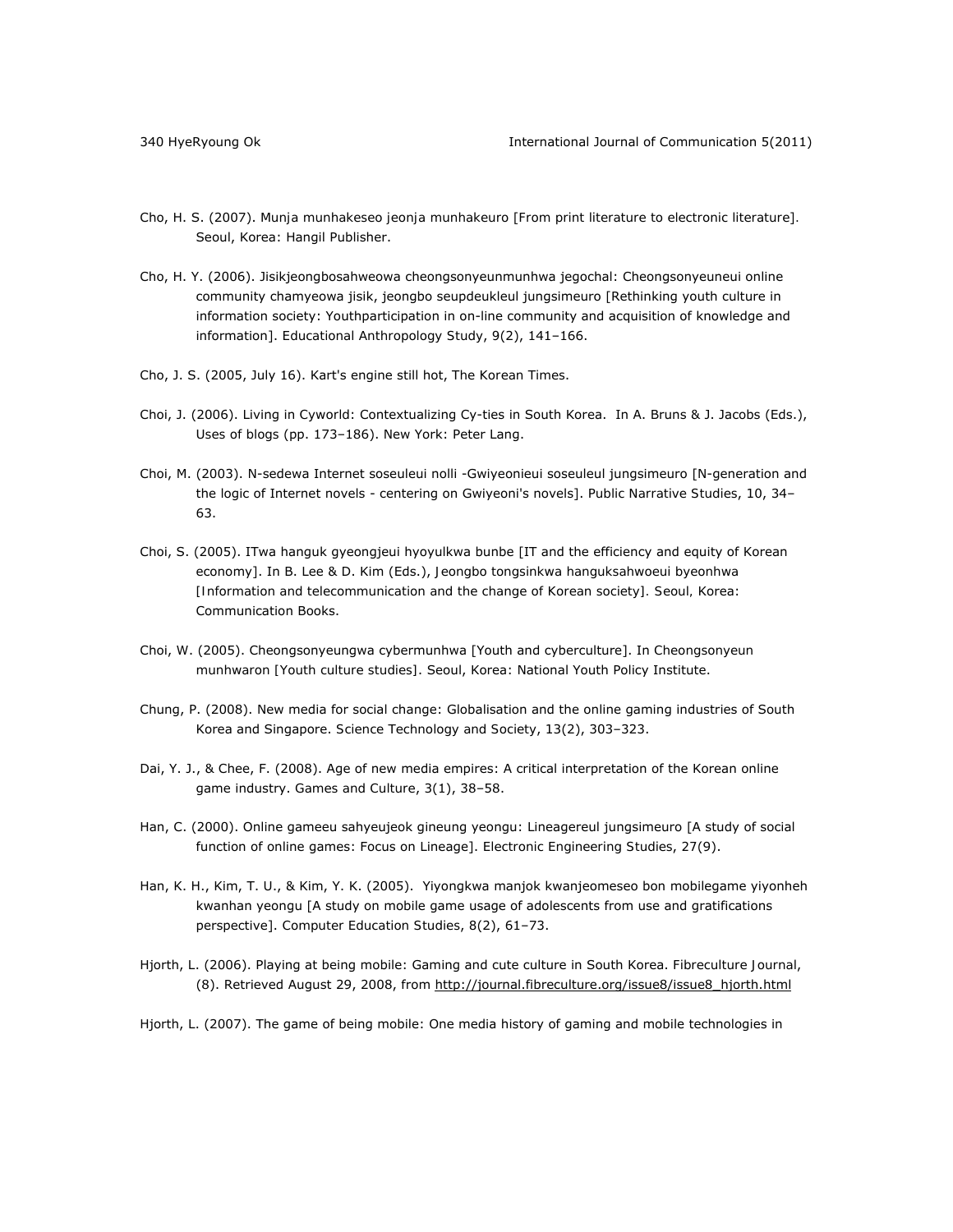Asia-Pacific. *Convergence*, *13*(4), 369–381.

- Hjorth, L. (2008). Being real in the mobile reel: A case study on convergent mobile media as domesticated new media in Seoul, South Korea. *Convergence*, *14*(1), 91–104.
- Hjorth, L., & Kim, H. (2005). Being there and being here: Gendered customizing of 3G mobile practices through a case study in Seoul. *Convergence, 2*(2), 49–55.
- Huhh, J. (2008). Culture and business of PC bangs in Korea. *Games and Culture*, *3*(1), 26–37.
- Hwang, J. (2003). *Cheonsonyeunui cybercommunity chamyei mit yiyongsilte yeongu* [*A study of adolescents' participation in cyber community*]*.* Seoul, Korea: National Youth Policy Institute.
- Hwang, S. (2000). Sinsedae(N sede)ui jagipyohyeungwa cyber gongganeseoui sanghojakyong: Sagowa hengdong yangsikui byeunhwareul jungsimeoro [Adolescents' self-expression and their interaction patterns in cyberspace: Exploration of behavior patterns and thoughts]. *Korean Journal of Psychology*, *13*(3), 9–19.
- Hwang, S., Kim, J., & Cho, H. (2008). Cybergonggansokeui gwangye mecgi: Cyworld yiyonghendonge natanan social network hwaldong yangsande dehan tamsek [Self and community experience in cyberspace: Social networking in Cyworld]. *Korean Journal of Consumer and Advertising Psychology*, *9*(2), 285–303.
- Hwang, S., Kim, J., & Im, J. (2004). Sangpumuiroseoui online game segyewa yeokhalnolyijaroseoui online game sobijaui hengdong teukseong [The online game world as a product and the behavioral characteristics of online game consumers as role player]. *Journal of the Science of Emotion & Sensibility*, *7*(3), 37–50.
- International Telecommunication Union. (2008). *World Information Society Report 2007.* Retrieved August 29, 2008, from http://www.itu.int/osg/spu/publications/worldinformationsociety/2007
- Jang, K. (2005). MMORPGeui sahweoijeok hameui: Gameeui jinhwa, siljegam, gondongche, munhwa [Social implications of MMORPG: The evolution of game, sense of presence, community, and culture]. *Information Science Studies*, *23*(6).
- Jang, K., & Nam, J. (2006). *Cheongsonyeon jeongbohwa hyeunhwanggwa deeungbangan II* [*Adolescents' informatization and measures*]. Seoul, Korea: National Youth Policy Institute.
- Jang, K. Y. (2006). *Cheongsonyeon jeongbohwa hyeunhwanggwa deungbangan II: Cheongsonyeonui online senghwalgwa hakeopjeokeung hyeunhwang* [*Informatization among adolescents and measures: Online life and school achievement of Korean adolescents*]. Seoul, Korea: National Youth Policy Institute.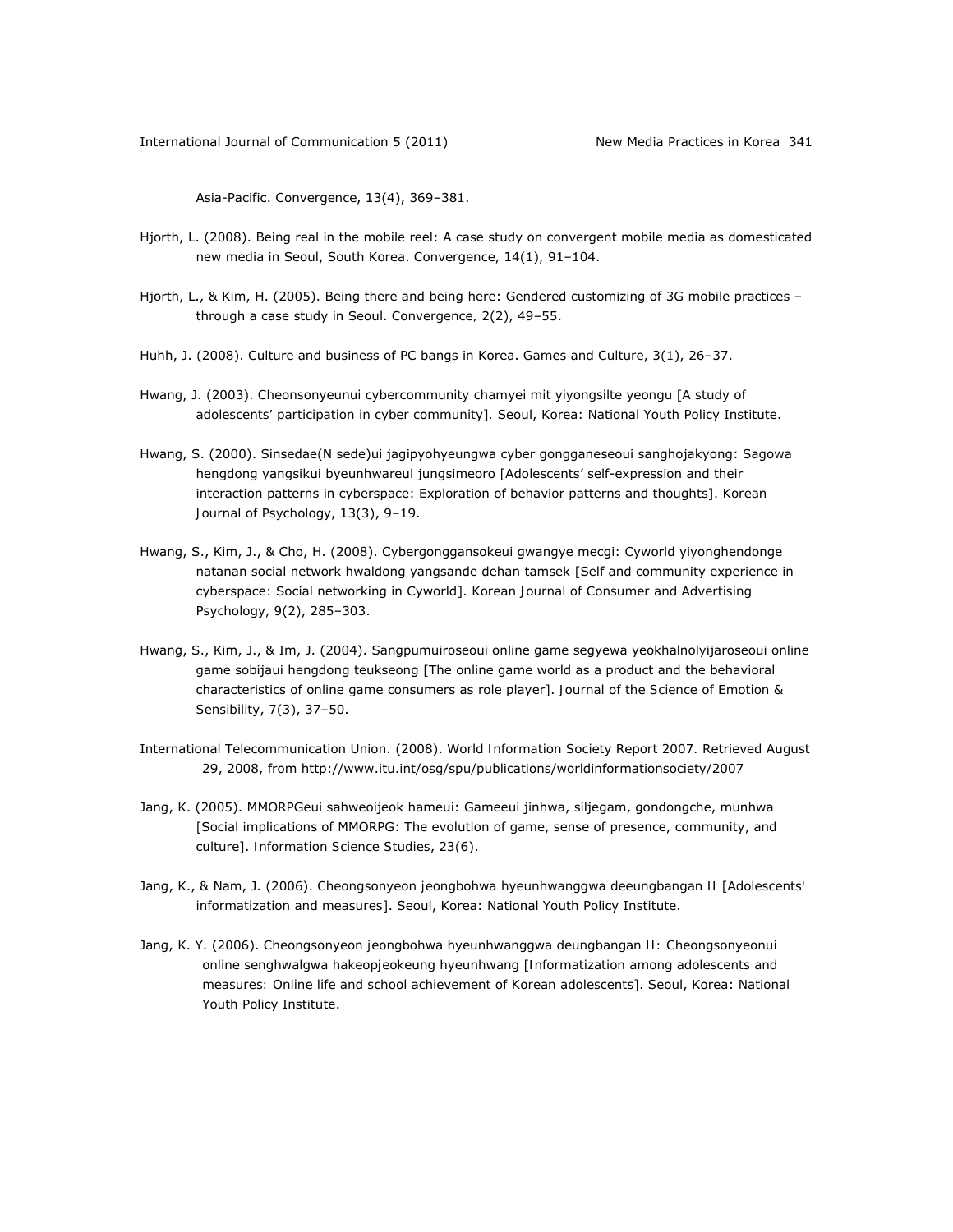- Jeon, G. (2007a). Yeoseong gamerui gamehagiwa geo munhwajeok euimie dehan yeongu: Golevel yeoseong gamerui gamehagireul jungsimuiro [A study of women in digital games and their gaming]. *Cyber Communication Studies*, *22*(0), 83–117.
- Jeon, G. (2007b). Mobile gamekwa yidongseongui seongbeulhwa: Yeoseongui yidongjeunhwa gamehagiui tamsekjeok gochal [Mobility and playability: A study on the female mobile phone gamers]. *Korean Broadcasting Studies*, *21*, 536–573.
- Jeon, G. (2008). Cybergongganeui seroun sotong, UCC: Dongyeongsang UCCeui textjeok teukjinggwa munhwajeok hameuieh gwanhan yeongu [A study on the textuality and the cultural implications of video UCC]. *Cyber Communication Studies*, *25*(2), 337–370.
- Jeong, Y., & Lee, S. (2001). Namjacheongsonyeunui computer gameyiyonggwa game jungdokseong mit gonggeokseong [Computer gaming and addiction/aggressive behaviors among male adolescents]. *Dehan Family Studies*, *39*, 67–80.
- Jo, H., & Kim, J. (2005). *Cheongsonyeun mania munhwaeui siltewa jeongchekgwaje* [*Present of youth fandom culture and policy issues*]. Korea: National Youth Policy Institute.
- Jung, J., Kim, Y., Lin, W., & Cheong, P. H. (2005). The influence of social environment on Internet connectedness of adolescents in Seoul, Singapore and Taipei. *New Media & Society*, *7*(1), 64– 88.
- Kang, J. S. (2007). UCC yeongsang munhwaeui hameuiwa munjejeom yeongu: Simcheung interviewreul yiyonghan dehaksengui insiksarereul jungsimeuro [Study on meanings and issues related to UCC visual culture: Cognition case study by depth interview with university students]. *Korean Broadcasting & Telecommunication Studies*, *21*(6), 9–43.
- Kang, J. U. (2007). Online game item sijangyi gamemunhwae michineun yeonghyange gwanhan gochal [The effect of online game item market on game culture]. In *Proceedings of the Korean Sociology Conference* (pp. 19–33). Korea.
- Kang, M. (2003). *Sayclubeui cheongsonyeun community* [*Youth community in sayclub*]. In *A study of youth participation and use of cyber community* (pp. 175–183). Seoul, Korea: Korea Institute for Youth Development.
- Kim, E. et al. (2006). Mobile sonyeodeului suda ddeolgi [Mobile girls' chatting]. In D.H. Lee et al. (Eds.), *Mobile Girls@digital.asia*. Paju, Korea: Hanul Academy.
- Kim, H. (2005). *Cheongsonyeongwa hyudejeonhwa* [*Adolescents and mobile phone*]. Issue Report, Seoul, Korea: Korea Agency for Digital Opportunity & Promotion.
- Kim, H. H. (2004). Broadband penetration and participatory politics: South Korea Case. In *Proceedings of*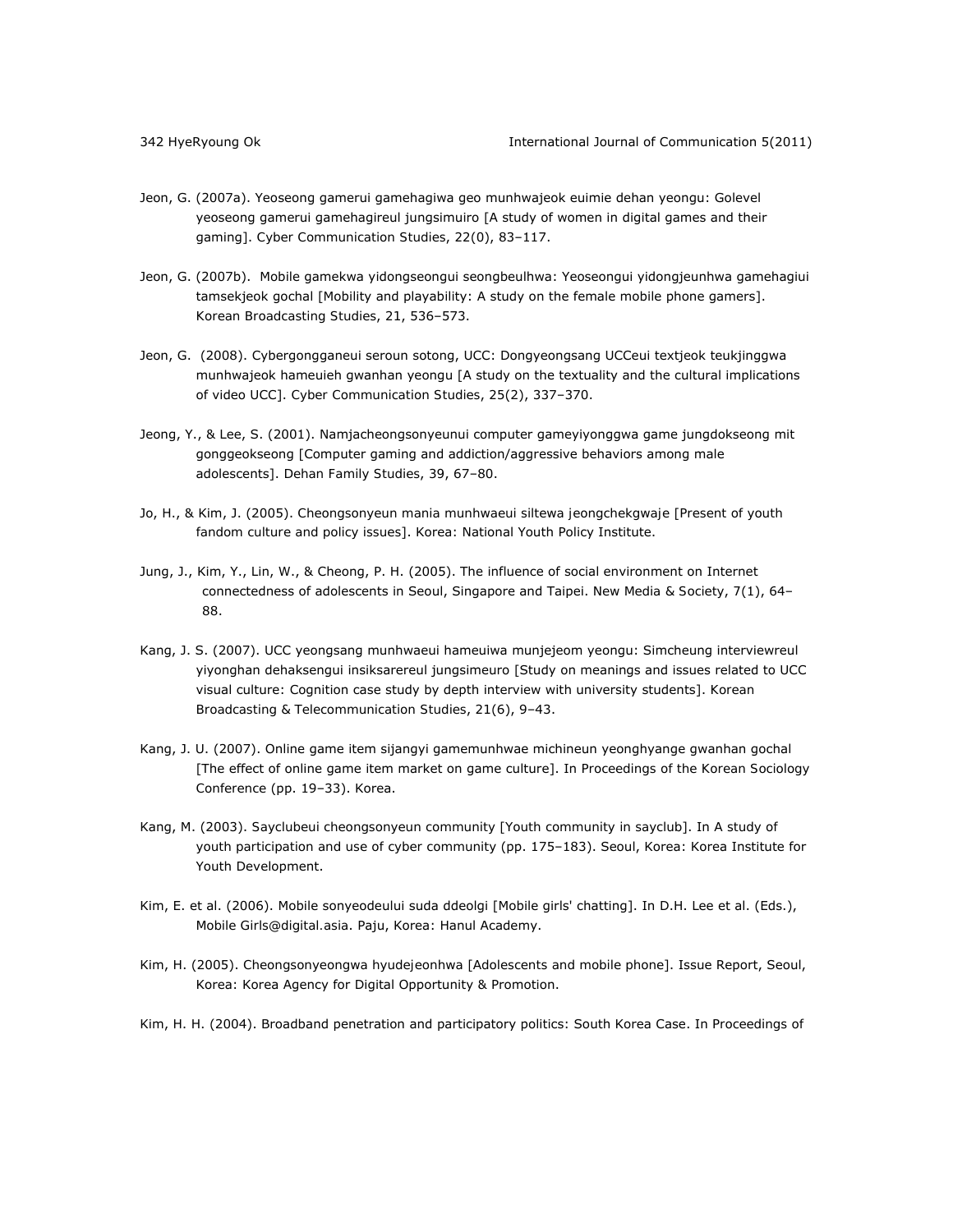*the 37th Annual Hawaii International Conference on System Sciences*. Hawaii, USA. Retrieved July 30, 2008, from

http://csdl2.computer.org/persagen/DLAbsToc.jsp?resourcePath=/dl/proceedings/&toc=comp/pr oceedings/hicss/2004/2056/05/2056toc.xml&DOI=10.1109/HICSS.2004.1265301

- Kim, H. W. (2005, June). *Individuality and cyber community in network society through a case study on bloggers' community in Korea*. M.A. Thesis. Graduate Program in Culture and Gender Studies, Yonsei University.
- Kim, H., & Kim, M. (2004). Fapiceui sengsangwa sobireul tonghe bon sonyeodeuleui seong fantasywa jeongchijeok hameui [A fantasy of fanfic and the politics]. *Korea Journalism Studies*, *48*(3), 330– 478.
- Kim, H., & Lee, C. (2007). Cyber J-dorama: Internetsangui ilbondrama sobijuchewa yutongui mechanism [Cyber J-drama: Agencies and mechanism of the consumption and distribution of Japanese drama in online space]. In Cho H.J. et al. (Eds.), *Internet and Asian cultural studies*. Seoul, Korea: Yonsei University Press.
- Kim, J. (2003). *Damoimeui cheongsonyeun community* [*Youth community in Damoim*]. In *A study of youth participation and use of cyber community* (pp. 184–197). Seoul, Korea: Korea Institute for Youth Development.
- Kim, J. (2005). An examination and comparison of mobile phone uses by adolescents and adults. *Korean Journal of Journalism & Communication Studies*, *49*(3), 262–386.
- Kim, K. (2006). Internet addiction in Korean adolescents and its relation to depression and suicidal ideation: A questionnaire survey. *International Journal of Nursing Studies*, *43*(2), 185–192.
- Kim, K., & Yun, H. (2007). Cying for me, cying for us: Relational dialectics in a Korean social network site. *Journal of Computer-Mediated Communication*, *13*(1). Retrieved July 31, 2008, from http://jcmc.indiana.edu/vol13/issue1/kim.yun.html
- Kim, M. (2005). Yidong jeonhwareul tonghan eomeoni noreutui jesengsan [Reproduction of mothering role through mobile phone use]. *Korean Journal of Journalism & Communication Studies*, *49*(4), 140– 165.
- Kim, S. D. (2001). Homotellephonicuseuui deongjang: Yidongjeonhwa hwaksaneui yeonghyaneul michin sahyoemunhwajeok yoine gwanhan yeongu [The emergence of homotelephonicus: The study of socio-cultural factors of the dissemination of mobile phone]. *Korean Journal of Journalism & Communication Studies*, *45*(2), 62–85.
- Kim, S. S. (2008). Cybergongganeui seroun sotong, UCC: UCC journalismeui yironjeok gochal [Theoretical analysis of the UCC journalism]. *Cyber Communication Studies*, *25*(2), 221–262.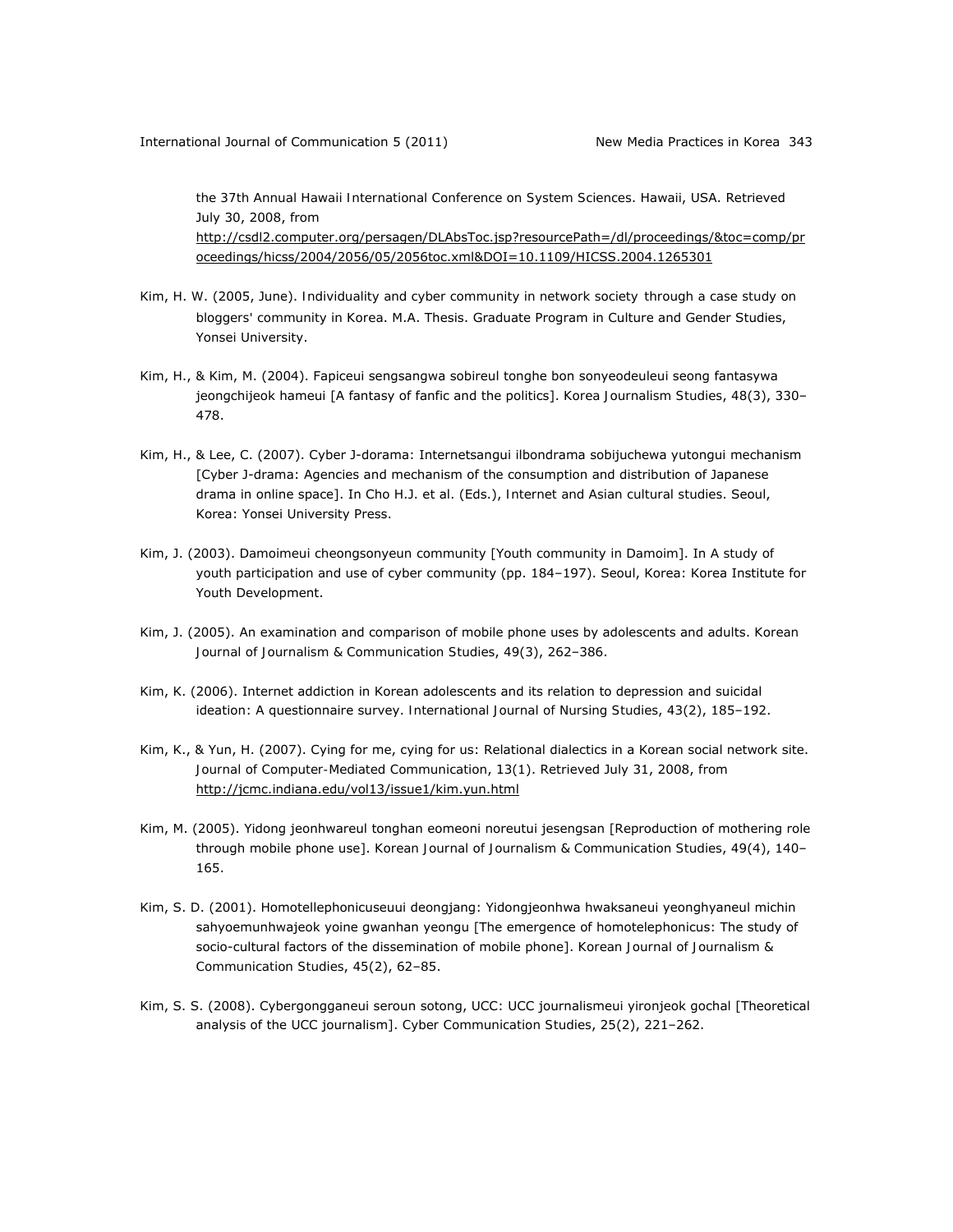- Kim, Y. (2001). Cheongsonyeon deangongganeuroseoui cyberspace hwalyong siltewa uimi [Adolescents' use of cyberspace as alternative space]. *Korean Youth Studies*, *33*, 157–180.
- Kim, Y. (2006). Blogui mediajeok gineunggwa hange: Blog yiyongjaui blog yiyong hengtewa pyeonggareul jungsimeuro [A study on the blog as a media: Focused on media functions and the problems of the blog]. *Korea Journalism & Communication Studies*, *50*(3), 59–91.
- Kim, Y., & Lee, J. (2006). Jeongseojeok mediaroseoui handphone: Sipdeyeoseongdeului ilsangjeok handphone sayongeul jungsimeuro [Handphone as emotional media: Focusing on the teenage girl's daily use of handphone]. In D.H. Lee & Y. Kim (Eds.), *Mobile Girls@digital.asia*. Paju, Korea: Hanul Academy.
- Kincaid, J. (2009, February 5). MySpace struggles in Korea, shuts down regional office. *TechCrunch.com*. Retrieved August 24, 2009, from http://www.techcrunch.com/2009/02/05/myspace-strugglesin-korea-shuts-down-regional-office/
- Korea Education & Research Information Service. (2007). *Adapting Education to the Information Age*. White Paper, Seoul; Korea.
- Korean Game Industry Promotion Agency. (2006*). Korean Game White Paper.* Seoul, Korea*.*
- Korean Statistical Information Service (KSIS). (2009). *Annals of international statistics*. Seoul, Korea.
- Kwon, I., & Choi, J. (2003). Understanding youth culture and characteristics of cellular phone communication in Korea. *Studies on Korean Youth*, *14*(2), 81–118.
- Larson, J. (1995). *The telecommunications revolution in Korea. UK:* Oxford University Press.
- Lee, C., & Jung, E. (2008). Chotbulmunhwajee natanan cheongsonyeuneui sahyeuichamyeo teukseounge dehan yeongu [A study of the characteristics of youth participation through the candle culture festivals against the import of U.S. beef]. *Communication Science Studies*, *8*(3), 457–491.
- Lee, D. (2005). Women's creation of camera phone culture. *Fibreculture Journal*, (6). Retrieved September 2007 from http://journal.fibreculture.org/issue6/issue6\_donghoo.html
- Lee, D., & Seun, H. (2004). Is there a gender difference in mobile phone usage? In *Proceedings of Mobile Communication and Social Change Conference*. Seoul, Korea.
- Lee, D. & Kim, Y. (2006). (Eds.), *Mobile Girls@digital.asia*. Paju, Korea: Hanul Academy.
- Lee, E., & Park, H. (2007). Cheongsonyeunui Internet item gumemanjok yuhyeonghwawa gyeoljeongyoin [Adolescent consumers' Internet-item shopping satisfaction: Satisfaction types and their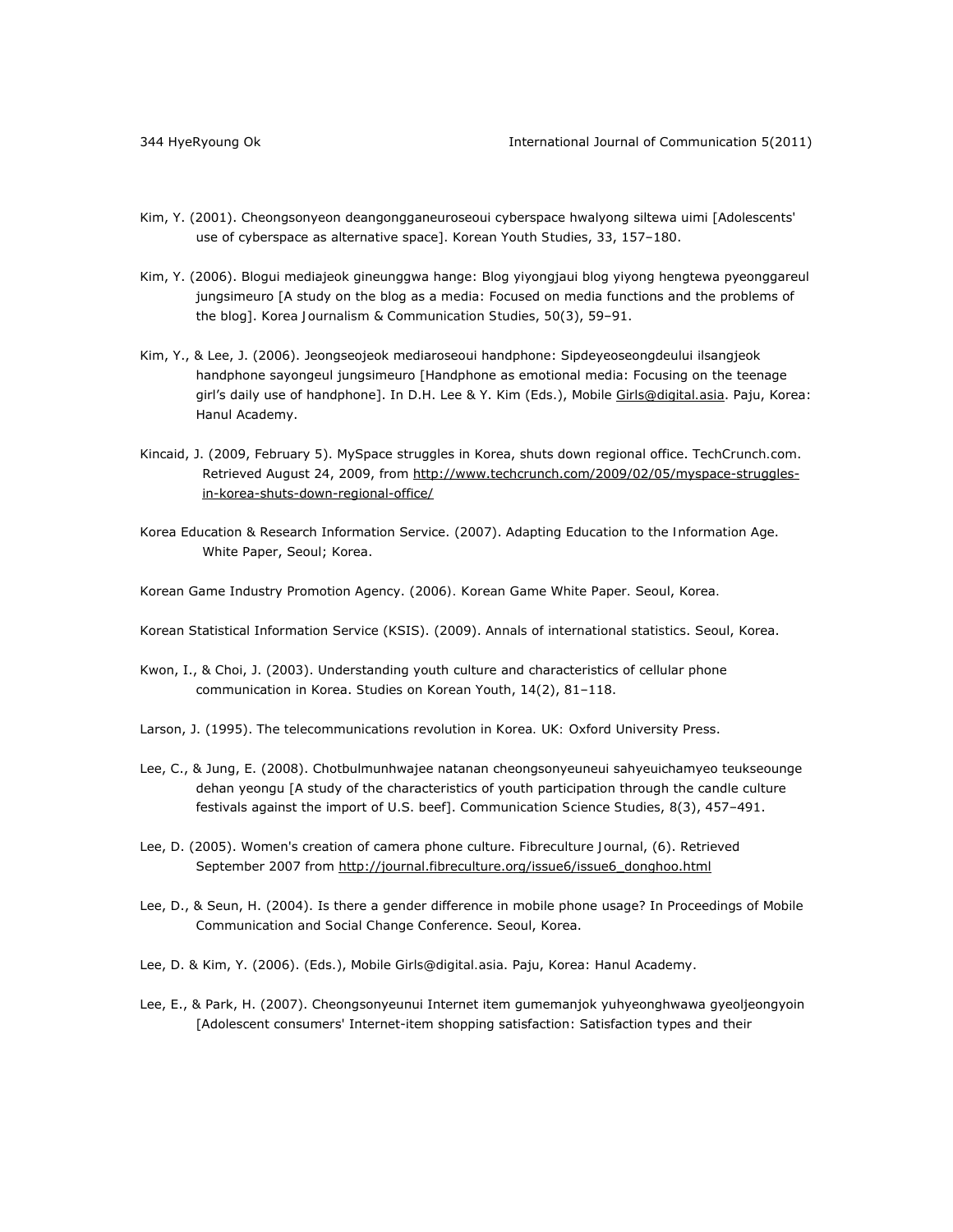determinants]. *Consumer Culture Studies*, *10*(4), 173–196.

- Lee, H. (2002). Cheongsonyeondeului eumranmul, eumranchatting, pokryeokgame jungdokgyeonghyeome dehan bigyobunseok [A comparative study of adolescents' addictive experience of adult content and violent games]. *Youth Studies*, *9*(1), 91–114.
- Lee, H. (2003). Cheongsonyeunui game yiyonggwa geinSahyuijeok yoinyi gamemolyipgwa gamejungdoke michineun yeonghyang [A study of adolescents' motivations of gaming and the effect of personal and social factors on game addiction]. *Youth Studies*, *10*(4), 355–380.
- Lee, H., Han, G., Oh, S., & Phillips, R. (2007). Participation, young people and the Internet: Digital natives in Korea. In *Generational change and new policy changes: Australia and South Korea,* Sydney: Sydney University Press.
- Lee, J. (2001). Chico tterigi, munjaserviceui chogakseong, geurigo sotongui kyoirak: N sedeui munjaservice sobiwa munhwa ilgi [Tinkering, tactility of text message service, and the pleasure of communication: N Generation's text message culture]. In *Proceedings of Annual Conference of Korean Society of Journalism & Communication Studies* (pp. 48–83). Seoul, Korea.
- Lee, J. H. (2004). *Mobile Mediawa mobile sahweoi [Mobile Media and Mobile Society].* Seoul, Korea: Communication Books.
- Lee, K., & Kim, M. (2007). "Chamyeojeok model"roseoui "performance hak" sigakeuro bon UCC [A cultural study of UCC (User Created Contents] from the perspective of performance studies as a "participatory model"). *Korean Broadcasting & Telecommunication Studies*, *21*(4), 217–254.
- Lee, S. (2003). Yidongjeonhwa yiyonge kwanhan yeongu: Eumseongtonghwaservicewa munjaserviceganui kwangyereul jungsimeuro [Mobile phone use: Relationship between voice call service and text message service]. *Korean Journal of Journalism & Communication Studies*, *47*(5), 87–114.
- Lim, S. et al. (2006). Sonyeodeului handphone nolyi [Girls' handphone play]. In D.H. Lee & Y. Kim (Eds.), *Mobile Girls@digital.asia*. Paju, Korea: Hanul Academy.
- Lim, S., & Park, N. (2007). Dasayongja online role-playing game yiyong donggiwa offline leadership yeonghwang yeongu [MMORPG users' motivations and the spill-over effect on their off-line leadership development]. *Korean Journalism & Communication Studies*, *51*(5), 332–485.
- McClleland, S. (2004). South Korea: A CDMA success story. *Telecommunications International, 38* (9), g S7.
- Na, E. (2001). Yidongjeonhwa chetaekui yeonghyangeul michineun yidongjeonhwa communicationui sokseonge gwanhan yeongu [The study of media specificity of mobile phone in relation to the user's choice of mobile phone service]. *Korean Journal of Journalism & Communication Studies*,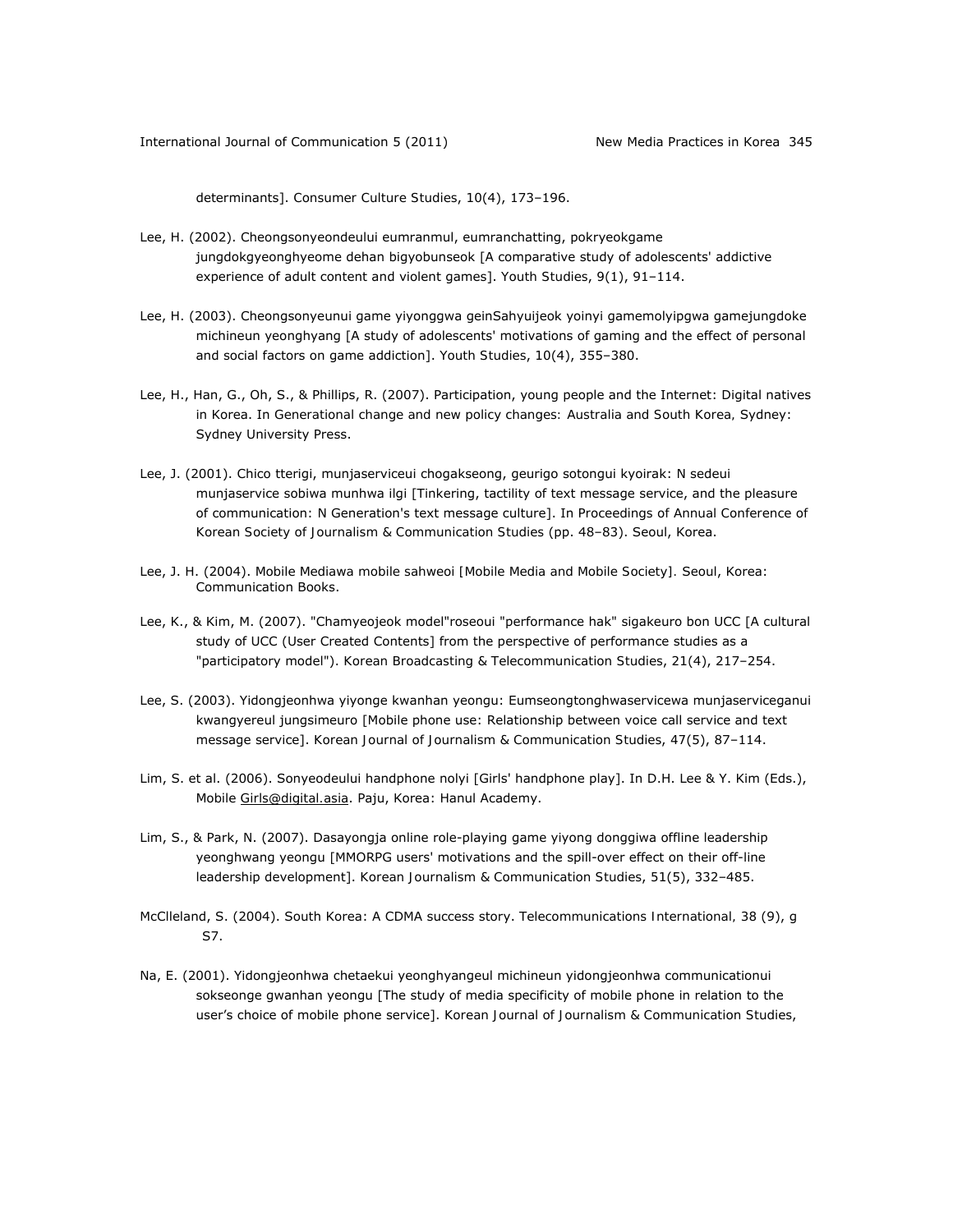*45*(4), 189–228.

- Na, E. (2005). Cheongsonyeuneui yidonjeonhwa echakyiyong, yoga jigak mit communication hyonyeunggam: 2002, 2004 nyeun Seoul, sudogweon jijeok junggodeunghaksengeul jungsimeuro [Teens' usage of mobile phone, perception of the effects of mobile phone, and efficacy for communication: Survey on middle and high school students in 2002 and 2004]. *Korean Journal of Journalism & Communication Studies*, *49*(6), 198–232.
- Na, E., Park, S., & Kim, E. (2007). Cheongsonyeuneui Internet yiyong yuhyeongbyeul media yiyong yangsikgwa jeokeung: Bloghyeonggwa gamehyeongeul jungsimeuro [Media use and adjustment of adolescents according to the types of Internet use: Focusing on blog-type and game-type]. *Korea Journalism Studies*, *51*(2), 392–524.
- Nam, Y., & Lee, S. (2005). Cheongsonyeunui Internet jungdol yuhyeonge ddareun wihyeumyoin mit bohoyoingwa jeongsingeungang bigyoyeongu [A comparative study of dangerous aspects and protective aspects of adolescents' game addiction]. *Korean Social Welfare Studies*, *57*, 195–222.
- National Information Society Agency (NIA). (2008, 2007). *Kukga Jeongbo Sahwoehwa Bekseo* [*National Informatization Whitepaper*]. Seoul, Korea.
- Ok, H. (2008). *Screens on the Move: Media Convergence and Mobile Culture in Korea.* Unpublished doctoral dissertation, University of Southern California, Los Angeles, CA.
- Park, J. (2003). Hyudejeonhwa, Internet, television media sokseong chaw yiyong donggi yon yeongu [The media characteristics and use motives of cellular phone, Internet and television in Korea]. *Korean Journalism Studies*, *47*(2), 221–251.
- Park, J. (2000). *Cheongsonyeundeului yidongjeonhwa yiyong hyeonsangeso natananeun hawimunhwajeok teukseonge kwanhan yeongu* [*Subcultural characteristics of adolescent's mobile phone use*]. Master Thesis, Seoul National University, 2000.
- Park, L. (2002). Artisanship, political interest and voting behavior influenced by information technology: Cyber-life versus real-life of young generation. In *Proceedings of the Annual Meeting of the American Political Science Association*. Boston, USA.
- Park, S., & Yu, B. (2008). Online community hyoyulseongyi online community molyipe michineun yeonghwang [The effect of online community effectiveness on online community commitment: Focus on online game community]. In *Proceedings of the 2008 International Economics Joint Conference* (pp. 1–12). Seoul, Korea.
- Preston, P., & Kerr, A. (2001). Digital media, nation-states and local cultures: The case of multimedia content production. *Media, Culture & Society, 23*(1), 109–131.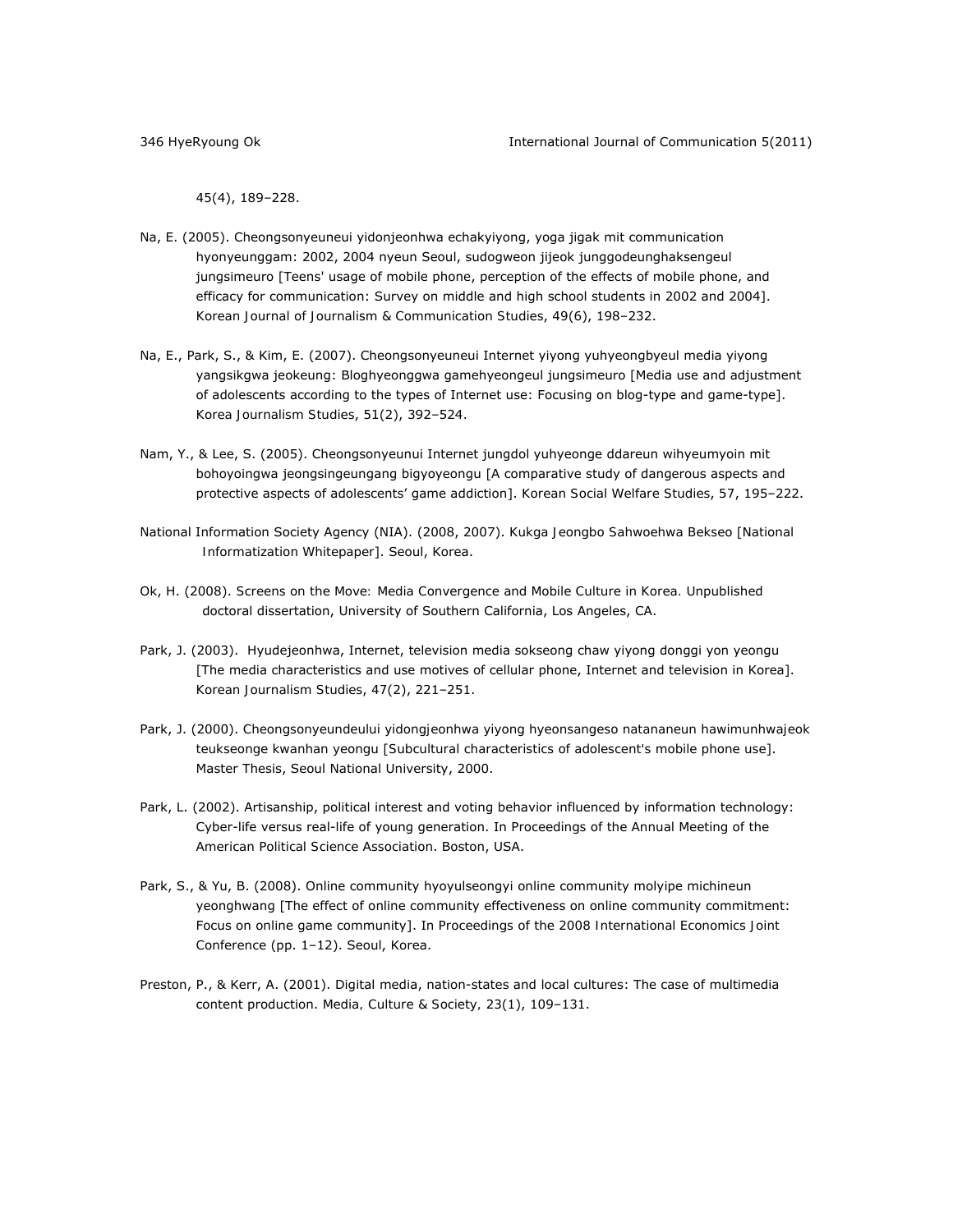Rheingold, H. (2002). *Smart mobs: The next social revolution*. New York: Basic Books.

Soh, Y. (2002). *Internet communitywide hanguksahoi* [*Internet community and Korean society*]. Seoul, Korea: Hanul Academy.

Steinkuehler, C. (2006). The mangle of play. *Games and Culture*, *1*(3), 199–213.

- Sung, M. H., & Lee, I. H. (2007). Dongyeongsang UCCeui yiyong dongiwa manjoke gwanhan tamsekjeok yeongu [Uses and gratifications of user-created contents: Expressing self with self-produced video clips]. *Korea Association for Communication and Information Studies Journal*, *40*(0), 45– 80.
- Sung, Y., & Lee, S. (2003a). Gameban cheongsonyeonui siberiltal kwajeonge kwanhan munhwagisuljeok yeongu [An ethnographic study on cyber-delinquency among adolescents]. *Association of Child Studies Report*, *24*(3), 109–134.
- Sung, Y., & Lee, S. (2003b). Cheongsonyeuneu onlinegame molipgwajeonge gwanhan munhwagisulseok yeongu [An ethnographic study of online game commitment among adolescents]. *Adolescents Counseling Study*, *11*(1), 96–115.
- Sung, Y., Park, H. W., & Park, S. (2006). *Cheongsonyeuneui newmedia yiyonghyeunhwanggwa munjejeom mit deyeungbangan - Mobileeul jungsimeuro-* [*New media use of adolescents, problems and policies: With focus on mobile*]. Seoul, Korea: Korea Institute for Youth Development.
- Um, M., Kim, T., & Kim, C. (2005). Online gameeui ehodoeh gwanhan siljeungjeolk yeongu: Sanghojakyongseonggwa hyeunjongameul jungsimeuro [Exploratory study of loyalty to online games: Focus on interactivity and the sense of presence]. *Management Science*, *22*(1).
- Whang, L. S. (2003). Online game dynamics in Korean society: Experiences and lifestyles in the online game world. *Korea Journal*, *43*(3), 7–34.
- Whang, L. S, & Chang, G. (2004). Lifestyles of virtual world residents: Living in the on-line game "Lineage." *CyberPsychology & Behavior*, *7*(5), 592–600.
- Yam, J. (2008). Yeoja daehaksengeui UCC so Biwa sengsangeul tonghe bon suyongja neungdongseonge gwanhan yeongu [Reconceptualizing audience activities: Female college students' UGC consumption and production]. *Korean Broadcasting & Telecommunication Studies*, *22*(4), 320– 354.
- Yoo, H. (2003). We don't want to play with you. *Hankyoreh 21,* p. 478.

Yoo, H. (2005, February 3). Cyworld storm heads for Asian countries, *The Korea Times*. Accessed